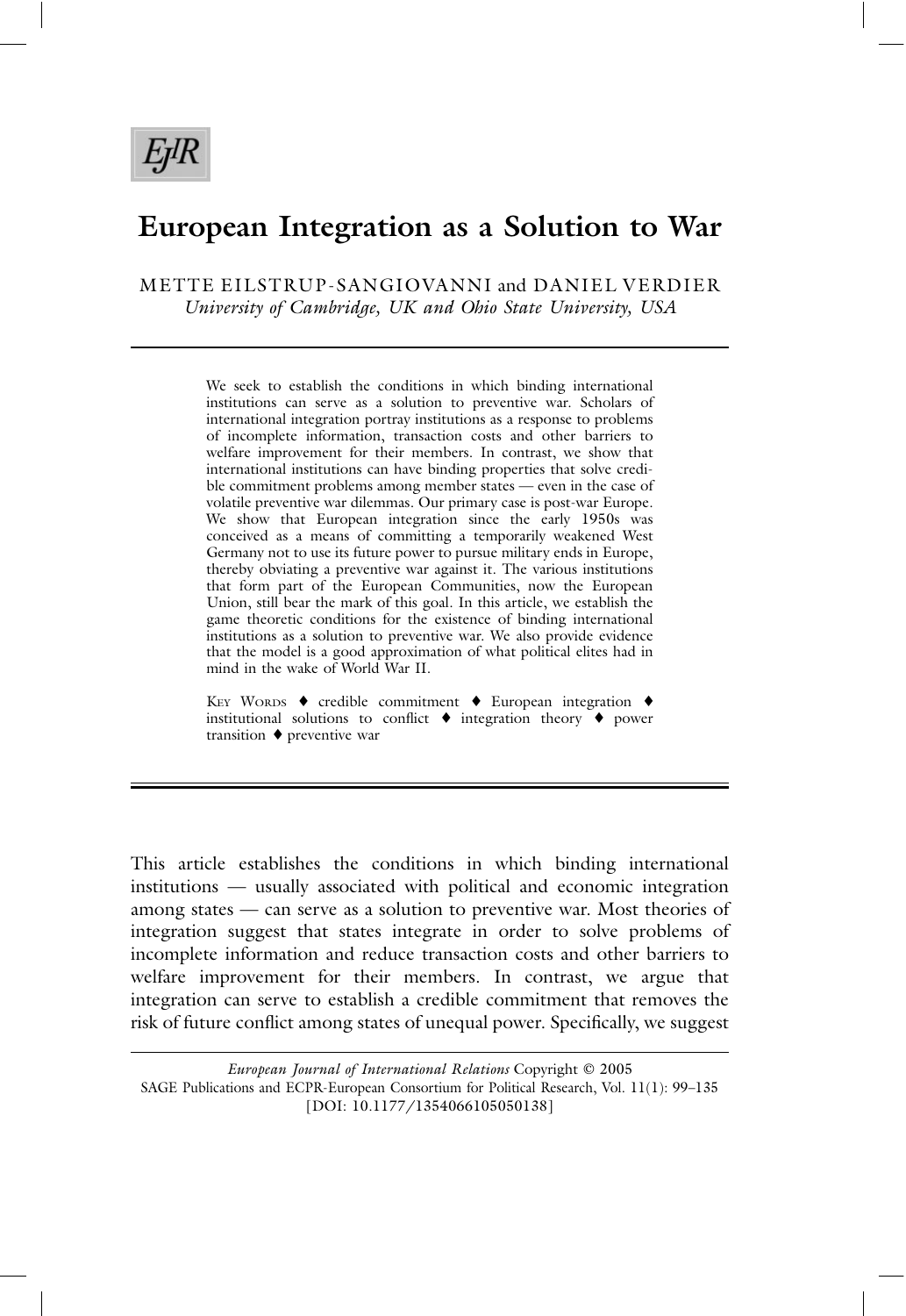that integration presents an alternative to preventive war as a means to stop a rising revisionist power from establishing a regional hegemony. Our primary case is post-war Europe. We show that European integration since the early 1950s was conceived as a means of committing a temporarily weak West Germany not to use its future power to dominate Europe, thereby obviating a preventive war against her. We synthesize our findings in a formal model, which extends the explanation of West European integration to a more general explanation of why states choose integration over war.

Preventive war is considered by the standard International Relations literature to be a unique solution to commitment problems generated by uneven growth rates.<sup>1</sup> In an anarchical world where might is right, declining states have a dominant incentive to remove the threat posed by a rising challenger by attacking it before it grows too powerful. However, war is not the only possible solution to a preventive dilemma. Another option is for states to create an institution that enables credible commitment by disabling future discretion to use force arbitrarily. We call this 'institutional binding'. Rationalist theories of bargaining and war generally rule out such an option on a-priori grounds in the absence of third-party enforcement. We take exception to this prevalent view.

In presenting integration as a solution to preventive war we build on the idea, which is common in the fields of institutional economics and international political economy, that international institutions are created or modified as a response to a failure in cooperation. It has long been recognized that cooperation failures in international relations are diverse and that different types of failures — moral hazard, distribution, adverse selection, and uncertainty about future payoffs and bargaining power — call for different institutional responses.<sup>2</sup> We merely add the credible commitment problem to the list, arguing that, like other cooperation problems, it may be liable to an institutional solution. We point to institutional features that, we believe, derive directly from the credible commitment problem. These include a decision-making process that freezes the distribution of voting power among members, contingent efficiency gains and exit penalties that deter defection, and a system of transfer of strategic resources that redistributes material power among members. We show that many of these features prevail in the European Communities (EC) where they serve to both constrain the power of individual member states and rule out the suspension of membership, thereby instituting a credible commitment to long-term peaceful cooperation.<sup>3</sup>

The article proceeds as follows. After a brief review of extant theory, we present 'institutional binding' as a solution to preventive war. To demonstrate the empirical plausibility of our model, we begin by providing historical evidence that regional integration was framed by European leaders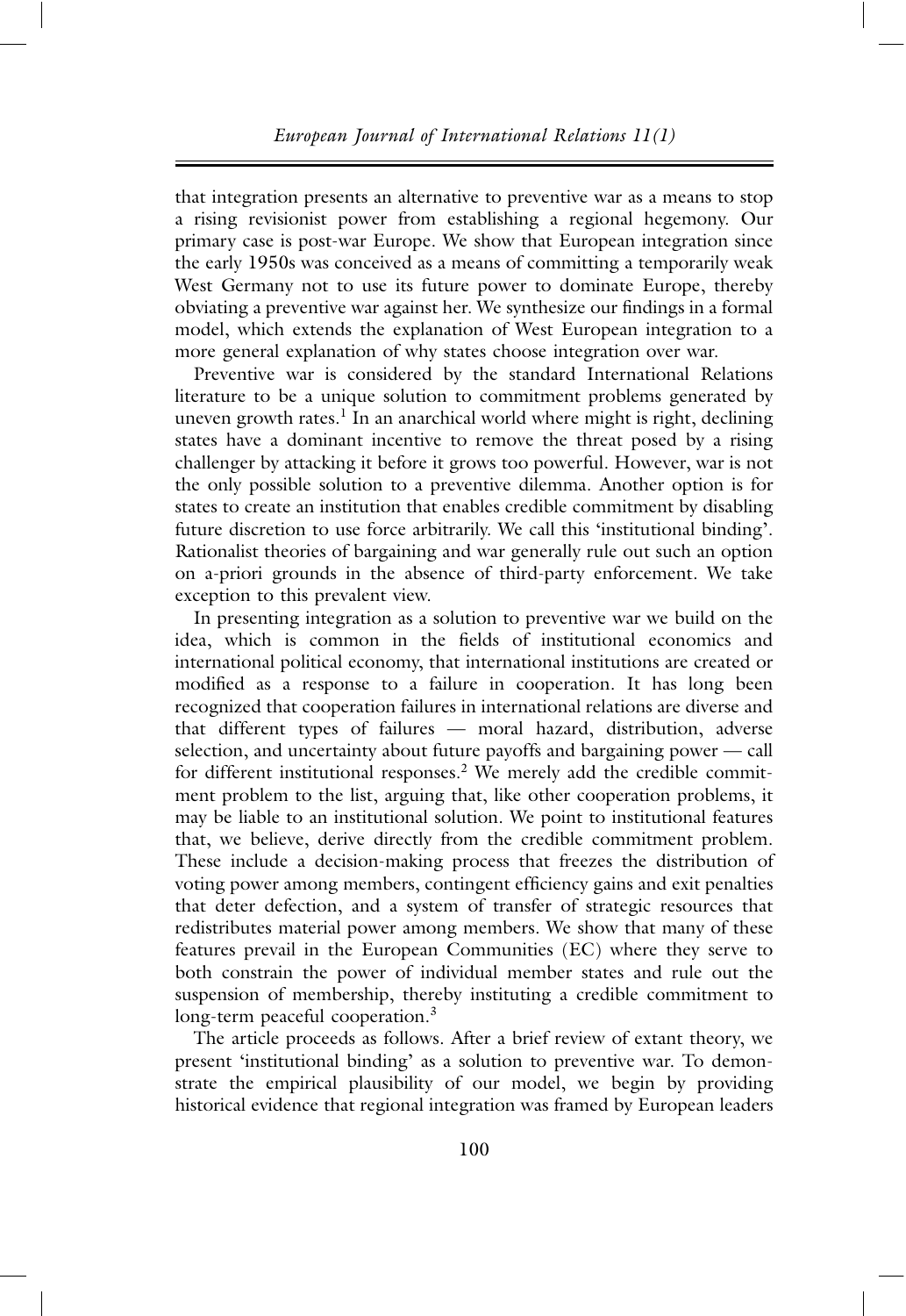after World War II and even later as a solution to the commitment problem generated by uneven national growth rates (Section 2). We then present a game-theoretic model of institutional binding, specifying the institutional format that an international confederation must meet to solve the commitment problem. In Sections 4 and 5, we assess the extent to which this format is met by the European integration process. In the final section we consider the model's robustness and draw some implications with respect to issues of enlargement, free riding and the timing of integration.

# *1. Extant Theories of Integration*

Existing scholarship focuses on three broad categories of motivation to account for underlying national preferences in favour of integration commercial interest, geopolitical interest and ideational interest. Respectively, these define distinctive liberal, realist and social constructivist explanations of integration. Liberal theory depicts integration as a function of changes in the economic domain — chiefly increased capital mobility, growing trade volumes and technical change in the production process that compel governments to cooperate through political institutions designed to manage economic interdependence. Integration is therefore expected to reflect shifts in economic circumstances, which create new opportunities for profitable cross-border exchange, while bearing little relation to underlying geopolitical trends. This claim has been most convincingly asserted by Andrew Moravcsik. He argues that 'at its core, European integration has been dictated by the need to adapt through policy co-ordination to [global] trends in technology and in economic policy' — in particular, the event of a 50-year boom in trade and investment among Western industrialized countries.<sup>4</sup> He further claims that demand for European integration has originated chiefly among organized domestic producer groups that stood to reap substantial gains from regional economic cooperation.<sup>5</sup>

Levels of economic interdependence, however, are a poor predictor of integration. By most accounts interdependence among West European countries was lower in the 1950s and 1960s than at the end of the 19th century or the beginning of the 20th.<sup>6</sup> Furthermore, a strictly economic analysis of the benefits of common markets and free trade areas (FTAs) fails to explain *political* integration. Although there were clear benefits to liberalizing trade and cross-border investment in post-war Europe, it is not clear why such benefits would require the creation of a restrictive politicoeconomic union such as the EC as opposed to a broader FTA among all the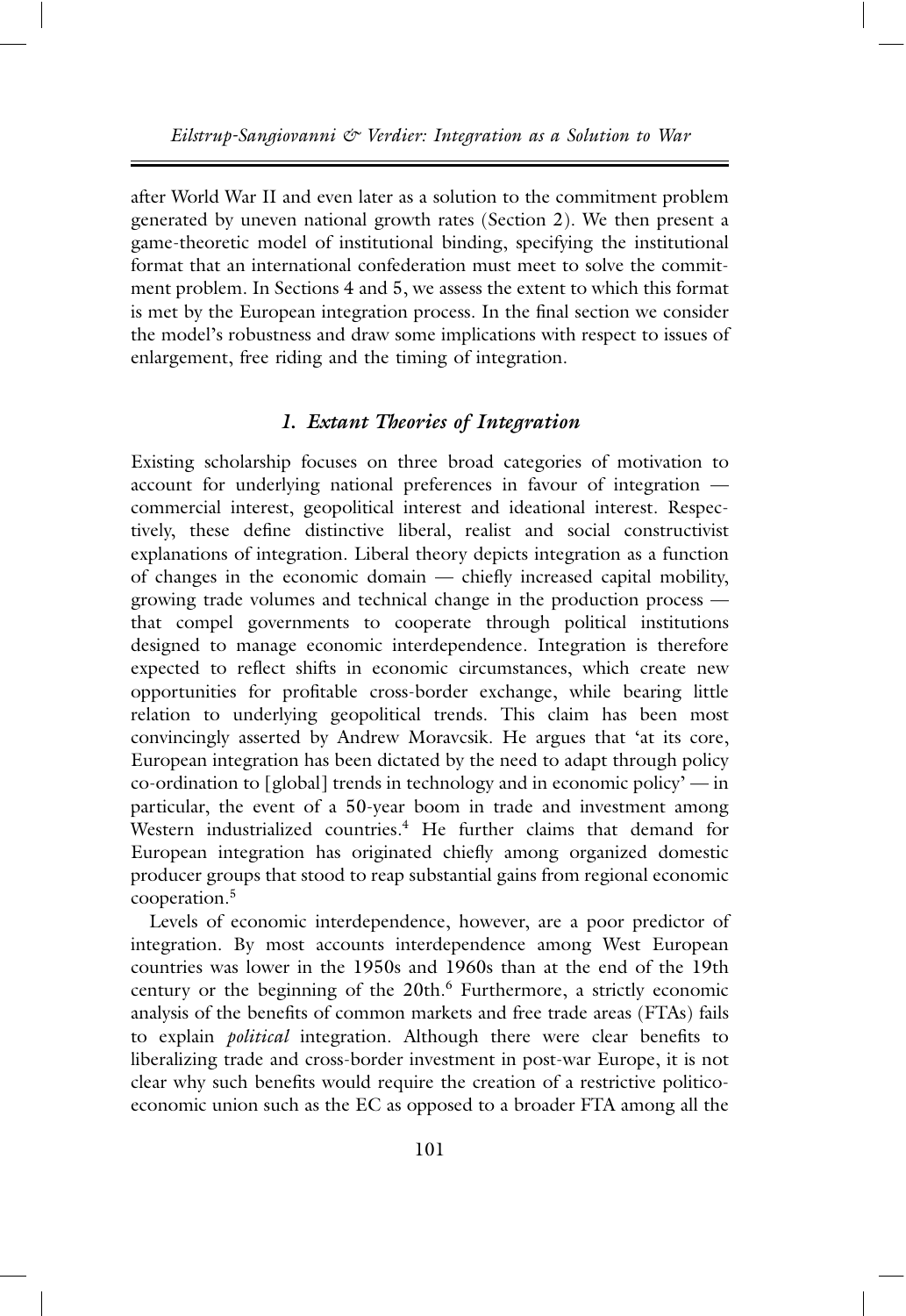OEEC countries — an option that was, for example, favoured by Britain and to some extent by Germany. To explain the emergence of a geographically more limited, functionally more inclusive and institutionally more developed set of institutions requires attention to geopolitical concerns.

Realist or 'power-based' theories explain integration as a function of underlying security interests.<sup>7</sup> There are four power-based explanations that one encounters most often. The first explanation, essentially neorealist, relies on classic balance-of-power theory. On this view, states integrate in order to boost their strength vis-a-vis external threats. In post-war Europe, the paramount Soviet threat is said to have facilitated integration by muting concerns about relative gains and by giving each member state a vested interest in strengthening its partners.<sup>8</sup> Compelling in many ways, this argument leaves unanswered the question of why France, during the 1950s and 1960s, was consistently reluctant to allow Germany to contribute to Europe's defence against the Soviets. Further, the disappearance of the Soviet threat did not weaken regional integration. We should also note that history offers several examples of successful integration in the absence of a significant external threat to a region.<sup>9</sup>

A closely related argument holds that European integration has been facilitated by America's close involvement in European security affairs. On this view, US support for European integration and the American security guarantee extended through NATO has served to constrain German geostrategic and political ambition, thereby paving the way for peaceful cooperation among European states.10 While European integration has benefited greatly from the security guarantee provided by the US and NATO, we do not believe that American support for European integration fully explains the development of the EC. Certainly, the benign effect of the American security guarantee does not rule out 'institutional binding' as a key motivation for integration — few foresaw the extent and durability of the American security guarantee for Europe in the early 1950s when integration was launched. The argument about NATO's role in containing intra-European conflict also leaves unanswered the question of why the French have been consistently critical of NATO.

A third power-based explanation also draws on balance-of-power theory. According to this view, integration aims to bolster the overall economic and political power of a group of states vis-a-vis other global actors rather than to withstand a direct external security threat. This account gained acceptance at the end of the Cold War as Realist scholars, challenged by the simultaneous collapse of bipolarity and the deepening of European integration, argued that the persistence of European integration reflected a desire to balance the growing economic and political might of the US and Japan and thereby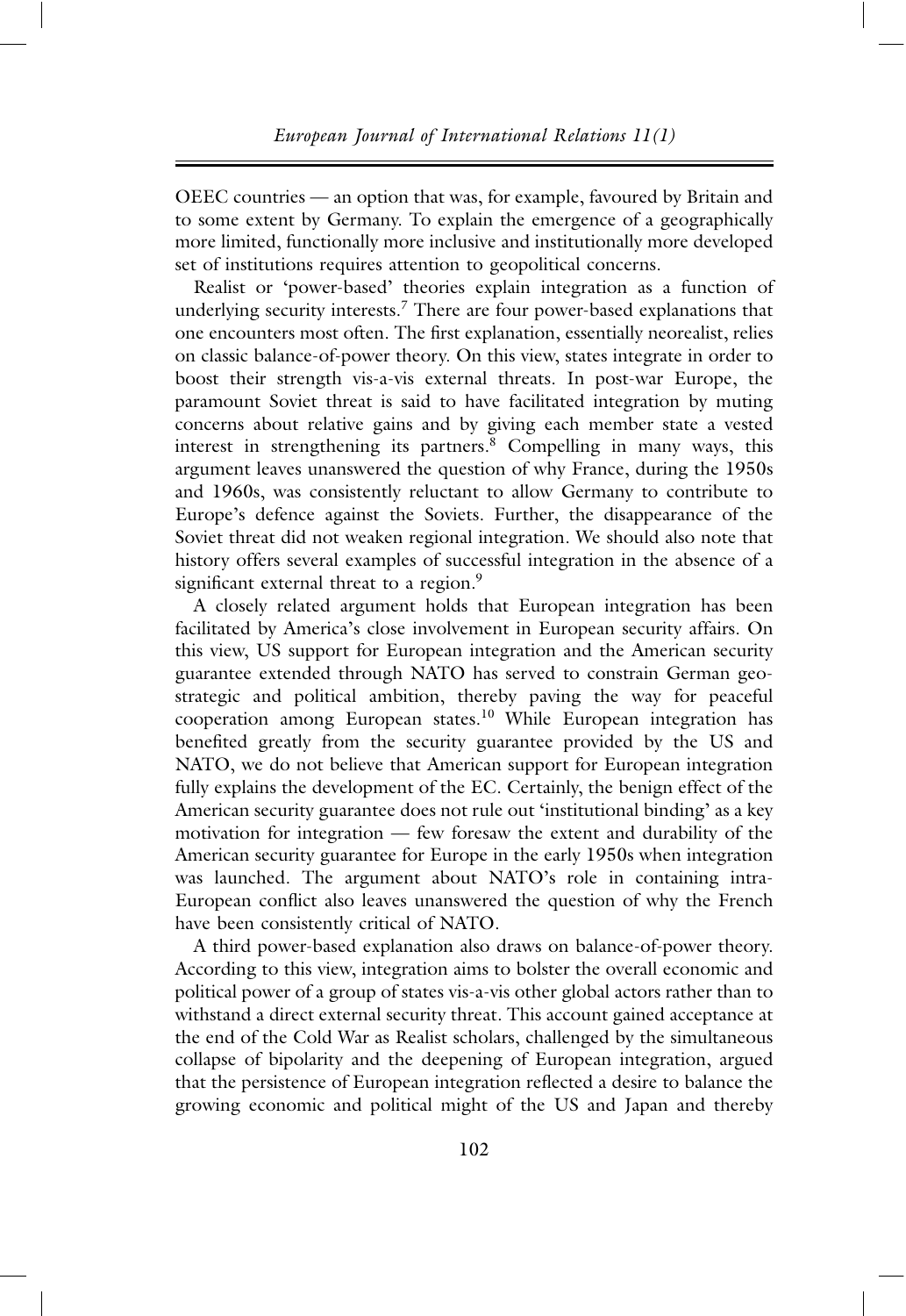prevent a decline in Europe's global position.<sup>11</sup> The problem with this explanation, however, is that competition from the US and Japan was fierce also in the early  $1970s - a$  period during which European integration stagnated.<sup>12</sup>

The fourth power-based explanation focuses on the desire to anchor an increasingly powerful Germany into Western Europe so as to preclude German interest in unilateral aggression or, at the very least, permit Germany to signal its benign intents and thereby reassure its neighbours.<sup>13</sup> This account has been highly popular with historians of diplomacy and journalistic commentators.<sup>14</sup> Yet, political scientists have tended to dismiss integration as a solution to the 'German problem' for two reasons. First, there seem to be no good theoretical reasons why Germany in  $1950 - a$ country with clear prospects for expanding its power in the future — would agree to accept constraints on its future power. Second, many observers dispute that European integration has in fact succeeded in 'binding' Germany. <sup>15</sup> We address these objections by showing not only how integration can bind a would-be dominant state but also why such a state might agree to be bound via integration. We further demonstrate that the concrete institutional form of European integration is consistent with an ambition to 'bind' Germany. Our explanation thereby lends theoretical force to the popular — but largely unsubstantiated — wisdom that post-war European integration has been prompted by a desire to contain German power.

Last, social constructivist accounts depict integration as a revealed convergence towards a common regional identity. Constructivist studies focus on the socializing and identity-shaping effects of European integration on national agents. Whereas rationalist accounts emphasize material incentives for cooperation, constructivists view integration as resulting from processes of social learning and ideational assimilation that lead social actors to reorient their loyalties towards a new supranational community. <sup>16</sup> To most constructivists, war in Europe is a moot issue. Greater institutional and economic interdependence, broader political participation of the citizenry, and the emergence of a pan-European view of political identity, they believe, make the analysis of European security in terms of geo-strategic concepts outdated. The fact that another Franco-German war is implausible, however, makes the study of its contingency all the more relevant. For this implausibility is not the unintended effect of developments that took place in economic, social, political, cultural and other non-security-related areas of social life. Instead, it was deliberately engineered through the building of institutions that were largely, though certainly not uniquely, designed to that effect.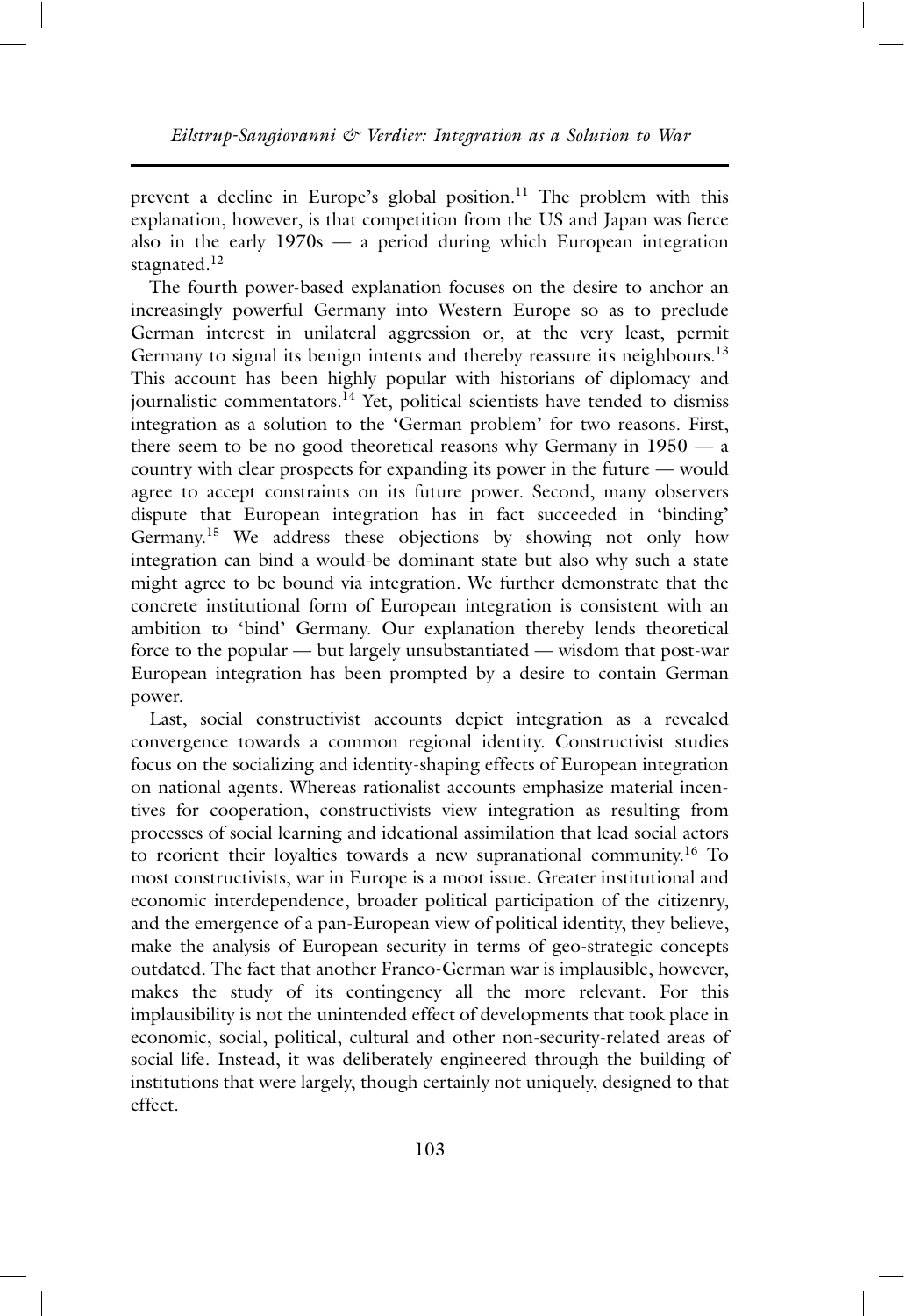# *2. European Integration as Solution to Preventive War*

In this section, we show that post-war European officials conceived the problem of German power in the terms of a preventive war dilemma, which they hoped to solve by means of integration. World War II — like World War I — failed to solve the problem of Germany's position in Europe. In the wake of the war, France and its European allies, having fought two largescale conflicts to fend off German hegemony, found themselves temporarily more powerful than their vanquished enemy. However, they knew this advance was unlikely to last and that Germany would eventually re-emerge as a potential threat. The problem afforded three possible solutions. The allies could have tried to extract a promise from Germany not to take advantage of its military superiority once the balance of power tipped in its favour. Such a promise — however sincere at the time — would not have been credible. A similar covenant, along with the advent of democracy in 1918, had proven insufficient in averting World War II; Germany had reneged on the Versailles bargain as soon as it gained the power to do so. A second option was to prevent Germany from growing militarily powerful again by confiscating its resources or otherwise curbing its potential for growth. This strategy corresponds to a preventive attack whereby declining states seek to eliminate the threat from a rising challenger before it grows too strong. A third possibility was to devise an institution that would enable Germany to credibly commit not to bully its neighbours in the future.

French leaders first tried the punitive strategy. The goal was to neutralize German power by curbing its heavy industry output. During the 1950s, it was widely believed among foreign policy officials that no country could wage war without a strong, independent coal and steel industry. Hervé Alphand, an official of the Quai d'Orsay, declared in 1947 that, 'the surest guarantee for the maintenance of peace will always consist in the limitation of the German steel potential'.17 However, American resistance to reducing German industrial output and the French economy's dependence on coal supplies from the Ruhr meant that France could not accomplish a dismantling of German heavy industry. Instead Paris persuaded the Allies to allocate a share of the coal and coke output of the Ruhr to the French steel industry — a share sufficient to ensure economic recovery in France and at the same time stunt the development of a fuel-starved German steel industry. The so-called Monnet Plan, published in March 1946, entailed an agreement under which the Allies would limit German steel output and increase German coal shipments to France by 20 million tons per year. <sup>18</sup> The Plan was financed through a credit to be administered by the US Eximbank and the World Bank for the years 1946–49.

The Monnet Plan failed to rein in German steel output because, in 1947,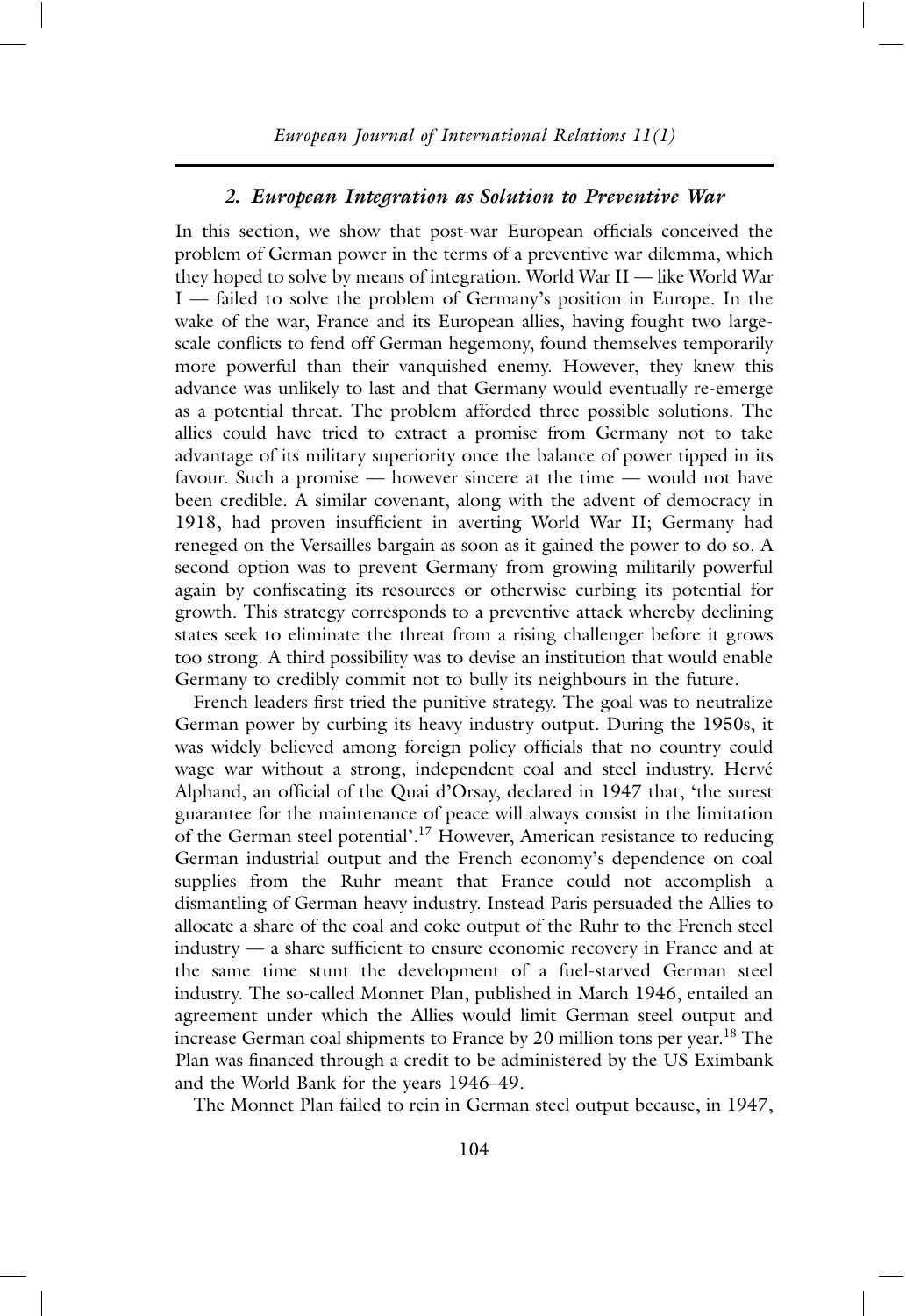the Americans demanded that German output be increased to the French level to bolster Europe's defences. Provision of Marshall Aid to France was made conditional on Paris's acquiescence. It was clear to the French that preventive action aimed at crippling German power potential was no more realistic in 1947 than it had been in the wake of World War I. Some other solution would have to be found to the problem of insecurity vis-a-vis Germany. As Foreign Minister Robert Schuman observed,

In 1945 there was still a strong effort to stick to the former policy of force: Germany was without a government due to the total collapse of its cadres and institutions and therefore powerless. Should one, must one not under such circumstances seize the opportunity to create a new Germany, to give it a structure that would afford protection against the re-emergence of such a big and dangerous power? Let us not forget that the imposed constitution and institutions which were introduced in hostile ammunition wagons have no prospects of lasting . . . *A peace whose single basis is mutual concessions cannot for long withstand a new shift of power between the opponents*. 19

Schuman distrusted standard Realist logic. If two victorious wars against Germany could not be used to prevent Germany from threatening its neighbours again, no war in the future would. War today was no prevention against war tomorrow. Most French people, he argued, realized that 'without a federal Europe no amount of guarantees as regards Germany will prove sufficient for keeping peace'.<sup>20</sup> The French government therefore abandoned its punitive designs and commissioned a plan for cooperation in the area of coal and steel that would allow the necessary restoration of German industrial power 'within limits and according to a rhythm which will put aside any threat of hegemony dangerous to the peace of Europe'.<sup>21</sup> On 9 May 1950, Schuman announced his government's plan to place the entire Franco-German output of coal and steel under the control of a common supranational organization. Such an organization would 'prevent Germany from once again using the Ruhr district's industrial strength to support aggression' but instead 'employ the area's resources for the benefit of Europe as a whole'. As such, it would be the first step towards an integrated Europe that would make war between France and Germany 'not merely unthinkable, but materially impossible'.<sup>22</sup>

The rhetoric of Franco-German reconciliation surrounding the launch of the Schuman Plan is well known. But can this rhetoric be trusted? Some have accused post-war European leaders of using lofty appeals to peace as a lure to make industrial and general economic reform palatable to a sceptical public.<sup>23</sup> Yet, when we examine the intentions of the authors of the plan as revealed through political diaries and private correspondence — we find clear evidence that the Coal and Steel Community was intended to provide security against German expansion. At the time, coal and steel were the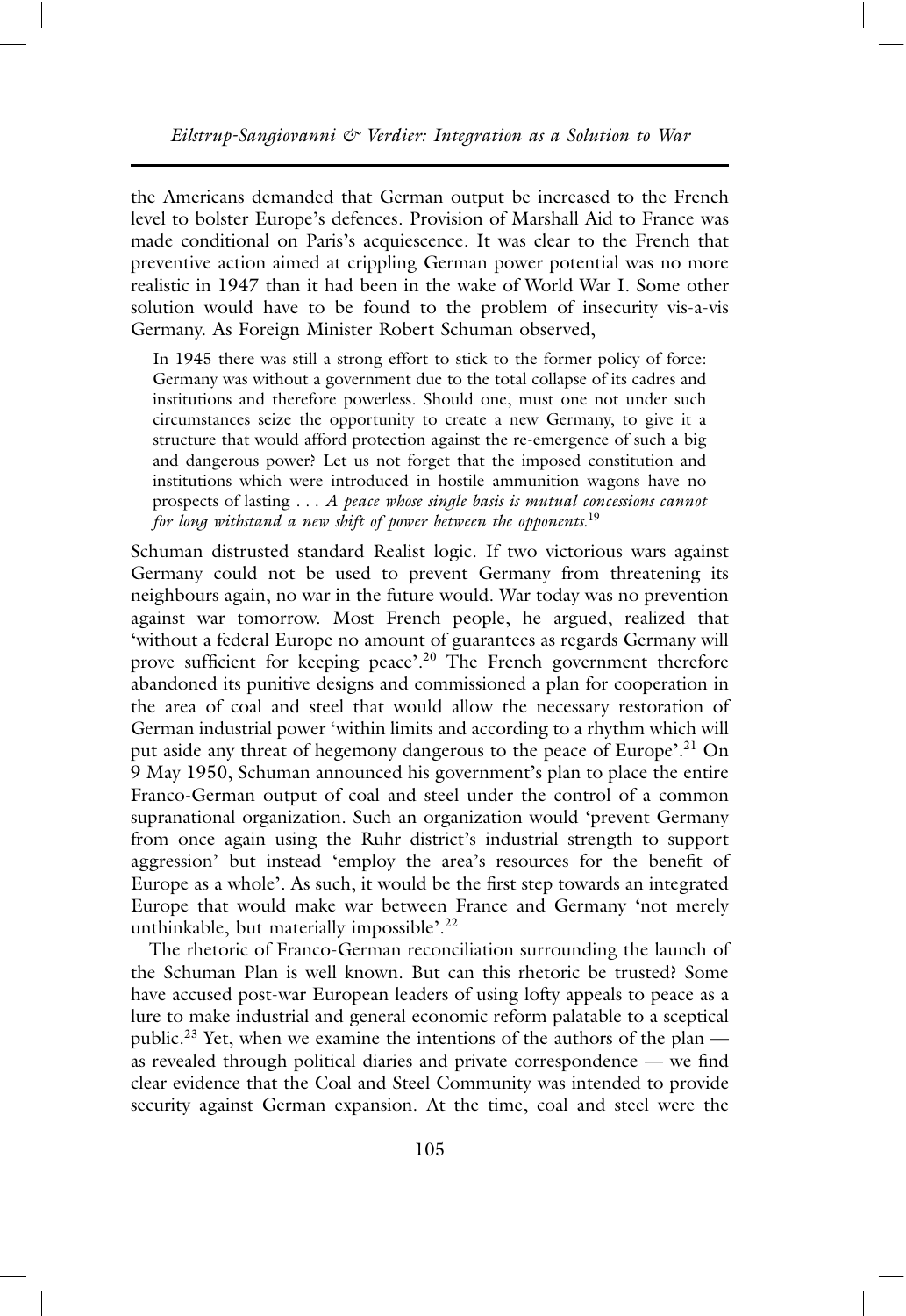sinews of any potential war machine and the key to security thus lay in controlling German coal and steel output.<sup>24</sup> A great majority in the French Parliament readily accepted the view of its rapporteur Alfred Coste-Fleuret,

Germany is in full growth, but this is a growth which has never stopped. It is precisely at the moment when we could conceive some fears about this development, that the Schuman Plan intervenes opportunely to stabilise the situation and to take from the German state, as it does from the French, the disposition over their heavy industry for war-purposes.<sup>25</sup>

Security concerns are also confirmed by the fact that when Schuman unveiled his plan he appealed to German Chancellor Adenauer in a personal letter to show sympathy for the dilemma of French security. In France, he explained, there was still fear that Germany when it recovered would attack France. Since 'any form of armament would manifest itself first in increased production of coal, iron and steel', pooling control over coal and steel production would have 'a very calming effect in France'.<sup>26</sup>

Germany's response the Schuman Plan was largely positive. The Plan promised to end allied restrictions on German coal and steel production for industrial use, and thus was of economic value. More importantly, it enabled Germany to demonstrate its peaceful intentions to its neighbours. To Adenauer, 'there existed no better opportunity for removing French doubts about the peace-lovingness of the German people, than to merge production of coal, iron and steel, the basis for re-armament'.27 Schuman's arguments were also welcomed by France's allies. A Dutch Foreign Ministry memorandum stated that, 'from the political point of view, [the Schuman Plan] must be acclaimed vociferously, because it creates the capability for Europe to profit by Germany's strength without being threatened by it'.28

The Coal and Steel Community was embraced by all invited countries except for Britain. The British rejection was in part economically motivated. British steel industries had far lower production costs than the continental steel-makers and an extensive investment and modernization programme had recently been completed, reducing the attraction of entering a community based on solidarity in production and investment.<sup>29</sup> Security concerns also played a role, however. Foreign Secretary Bevin insisted that control of coal and steel was crucial to national defence. In the event of war with the Soviet Union, London assumed that West Europe would be quickly overrun and that Britain, alone of European states, would be fighting alongside America. No arrangement could therefore be made with other European states that could undermine an independent British defence effort.<sup>30</sup>

The next proposal for integration was the French plan for a European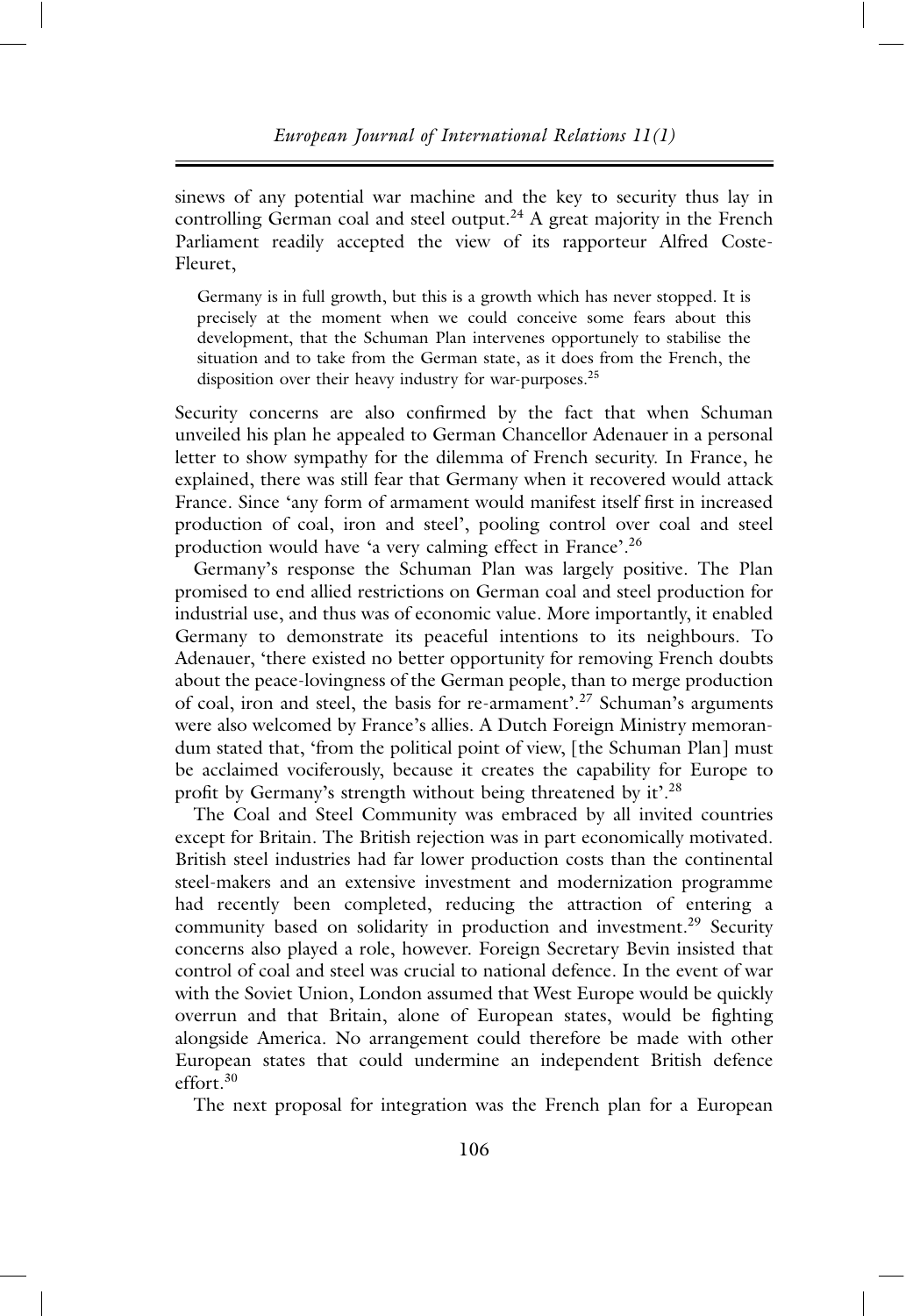Defence Community (EDC) in October 1950. The trigger for this initiative was the American call in September 1950 for a revision of the occupation status that would allow Germany to contribute ten divisions to an integrated Allied defence within NATO. This demand caused great alarm in France. Monnet recalls,

Since May 9, 1950, we had been grappling with history, halting the drift of events by an act of will. By joining forces with Germany, by pledging ourselves to face the future together, and by pooling the industries that fed the military arsenals we thought we had removed all possibility of armed conflict in Europe and defused the detonator of world war. . . . and yet now, here we were, facing it again from a different angle. Once again there was talk of an arms race, and above all of returning to the former aggressor the weapons he had seemed glad to lay down.<sup>31</sup>

But France was not going to simply stand by and accept German rearmament. To forestall the reconstruction of a German national army, French Premier René Pleven proposed the creation of a European defence community that would facilitate the 'complete merger of men and equipment under a single European political and military authority'.32 The EDC was coupled with a proposal for a European Political Community  $-$  a governing system modelled on the institutions for coal and steel, but with jurisdiction over defence, military procurement, coal, steel and any other segment of West European public life that might later be ceded to it. Again the motivation of binding German power was clear. Coste-Fleuret, in an appeal to the French Parliament to approve EDC, argued,

. . . we know that the two sources of power of modern Germany in recent times are the Ruhr arsenal (to neutralise it we have constructed the ECSC) and the national German army, which we also want to neutralise by integrating German soldiers into the discipline of a supranational army.<sup>33</sup>

As previously, Bonn was receptive to French proposals. Adenauer welcomed the Pleven Plan by expressing his hope that, 'when a European army was created, French anxieties about a future war with Germany would be laid to rest and France would consent to strengthening of the German defence'.34

Given its ultimate failure, the EDC has been all but ignored in most theoretical accounts of European integration. Yet, the fact that a treaty which surrendered authority over national defence to a supranational military authority with no chance of a veto for 50 years was signed by all six foreign ministers and approved by four national parliaments demands an explanation. Many observers have portrayed the EDC as an effort to better counterbalance the Soviet threat. This motivation was certainly a principal rationale behind Germany's bid to rearm through the EDC. France, Italy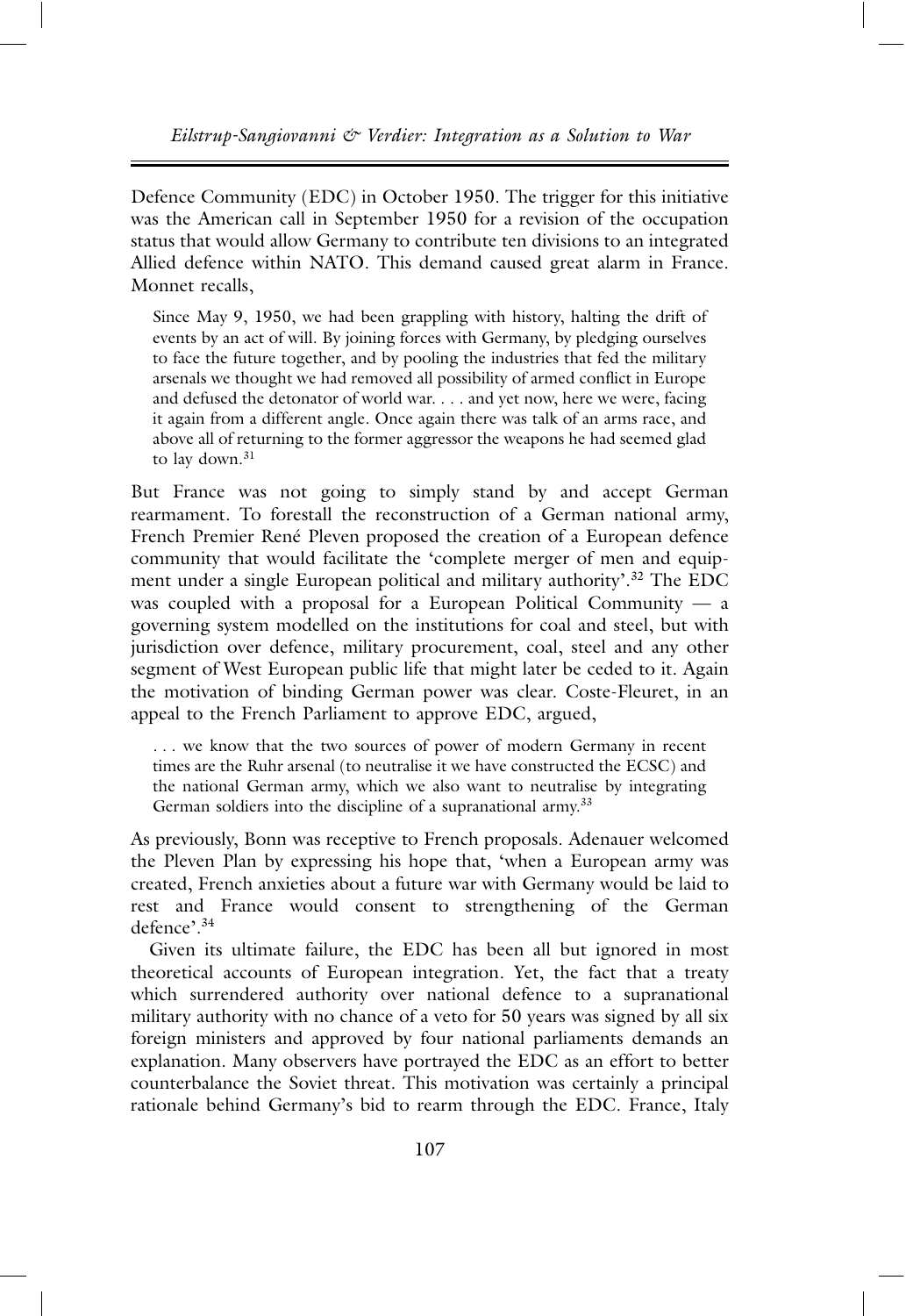and the Benelux countries, however, were far less fixated on the threat from the East than on the danger of German militarism. Had the Communist threat been a chief concern, there would have been no objection to allowing Germany to contribute ten divisions to an integrated defence within NATO. Yet, the EDC was broached precisely to forestall this solution. Both London and Washington warned that the EDC, as conceived by France, was ill-suited to counter the Soviet threat.<sup>35</sup> As Macmillan quipped, 'it was apparent that this scheme [EDC] was more calculated to alleviate the fear of the French [of German rearmament] than to strike terror into the Russians'.<sup>36</sup> The French, however, ignored such warnings along with British objections that the EDC would dilute the American security guarantee<sup>37</sup> and pushed on with the defence solution that would afford optimal security against future German aggression.

The French vision of a European army was never realized. Eventually, the EDC was rejected by a divided French Assembly. It is important to note, however, that both proponents and opponents of the EDC based their arguments on security against Germany. EDC partisans stressed the dangers of German rearmament; 'EDC or the Wehrmacht' was one of their slogans. Opponents pointed to the 'inadequate guarantees afforded by the treaty' as a reason for rejecting it.38 In the long run, they argued, the treaty would not suffice to prevent a rearmed Germany from posing a threat to its neighbours.39

In the end, the opponents won the day. The EDC was rejected and Germany instead joined NATO via the WEU, subject to a limit on the total number of German troops which could not be exceeded without unanimous approval by the WEU Council. Yet, the vision of European integration as an instrument to control German power did not die with the defeat of the EDC, but underpinned successive attempts at integration. As soon as Germany gained the right to develop nuclear energy for non-military purposes, France proposed a European Atomic Energy Community (EURA-TOM). EURATOM would vest monopoly over the procurement and ownership of fissionable materials in a supranational authority and provide control and inspection to prevent any diversion of atomic facilities into production for military purposes. Meanwhile, France would continue its own nuclear weapons programme under national auspices.40 Adenauer's response to EURATOM demonstrated anew his understanding that if Germany was to recover its strength without resistance from other states, it must prove its trustworthiness — 'A German attempt at a national nuclear production would be met with the greatest mistrust abroad', he reasoned. However, by entering an atomic energy community, Germany 'might thereby gain access to nuclear material in areas not central to security'.<sup>41</sup>

The joint Benelux plan for a European Economic Community (EEC),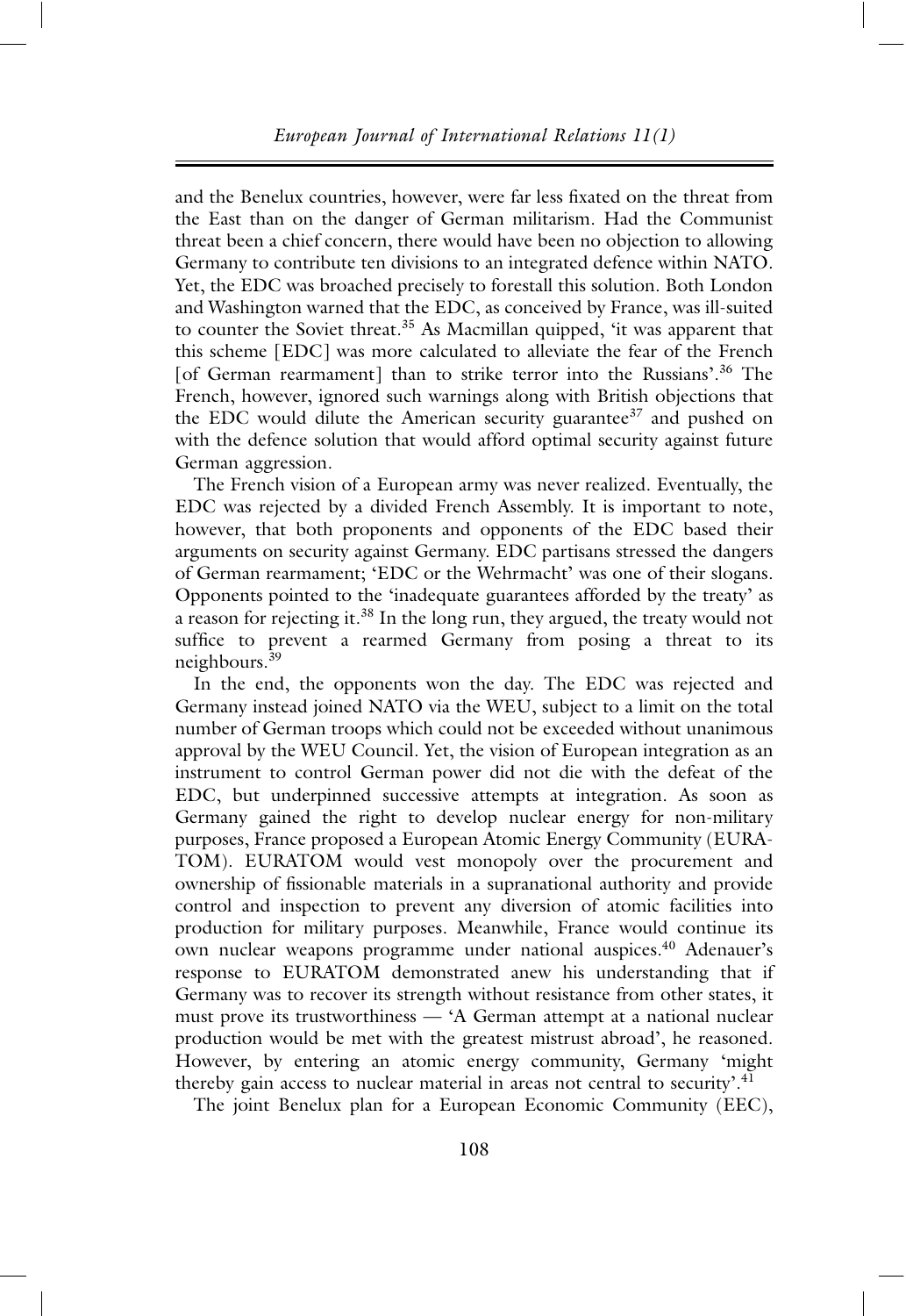which was proposed at the same time as EURATOM, also aimed to bind German power — this time by reorienting German economic interests toward the Community and by securing balanced economic growth. The average growth rate of West European countries in 1954–55 was 6.7% annually. However, West German trade and national income were growing at a quicker rate than other countries.<sup>42</sup> In the eyes of the Benelux governments what was needed was a binding, step-by-step approach to economic union that would pull Germany into a European community and grant other states influence over its economic policies.<sup>43</sup> Belgian Foreign Minister Paul-Henri Spaak wrote to British Prime Minister Anthony Eden in February 1956:

. . . this is the real way to solve the German problem. A Germany which is integrated in European entities, and through them, in the Atlantic Pact, will have defended herself against an individualism that too rapidly takes the form of nationalism, whose effects we know, and at the same time against the temptation to approach the Russians by herself.<sup>44</sup>

Predictably, this argument fell on fertile ground in France. The French government's spokesman on Europe, Maurice Faure, urged Parliament to accept the treaty, arguing that the EEC would 'bind Germany to the West with "a thousand small linkages" thereby minimising the possibility of Franco-German conflict or German-Soviet rapprochement'.<sup>45</sup> The point was reinforced by Premier Bourges-Maunoury who reminded French EEC opponents of the importance of creating 'a democratic and stable framework firm enough to guide the expansion of German industrial power in the direction of the common interest'. He warned that 'those who fear the weight of Germany at our side should think about the weight of a Germany not linked with us, or even ranged against us'.46

Of course there were also crucial economic motives for establishing a general common market. In the 1950s European countries faced strong incentives to cooperate on rebuilding their devastated economies. This combined with an exogenous increase in opportunities for cross-border trade and capital movement in the wider international economy. Nonetheless, a strictly economic analysis fails to make sense of the EEC. Although there were obvious benefits to trade liberalization, it is not clear why such benefits necessitated the creation of a geographically narrow and institutionally exacting politico-economic union rather than an FTA embracing all the OEEC countries — an option put forward by Britain in 1956 as an alternative to the Benelux Plan. $47$  From an economic viewpoint, the British FTA proposal was highly attractive to Germany. Whereas French exports mainly went to regions covered by the EEC, a full 70% of German exports went to countries outside the Six.<sup>48</sup> This dependence on markets outside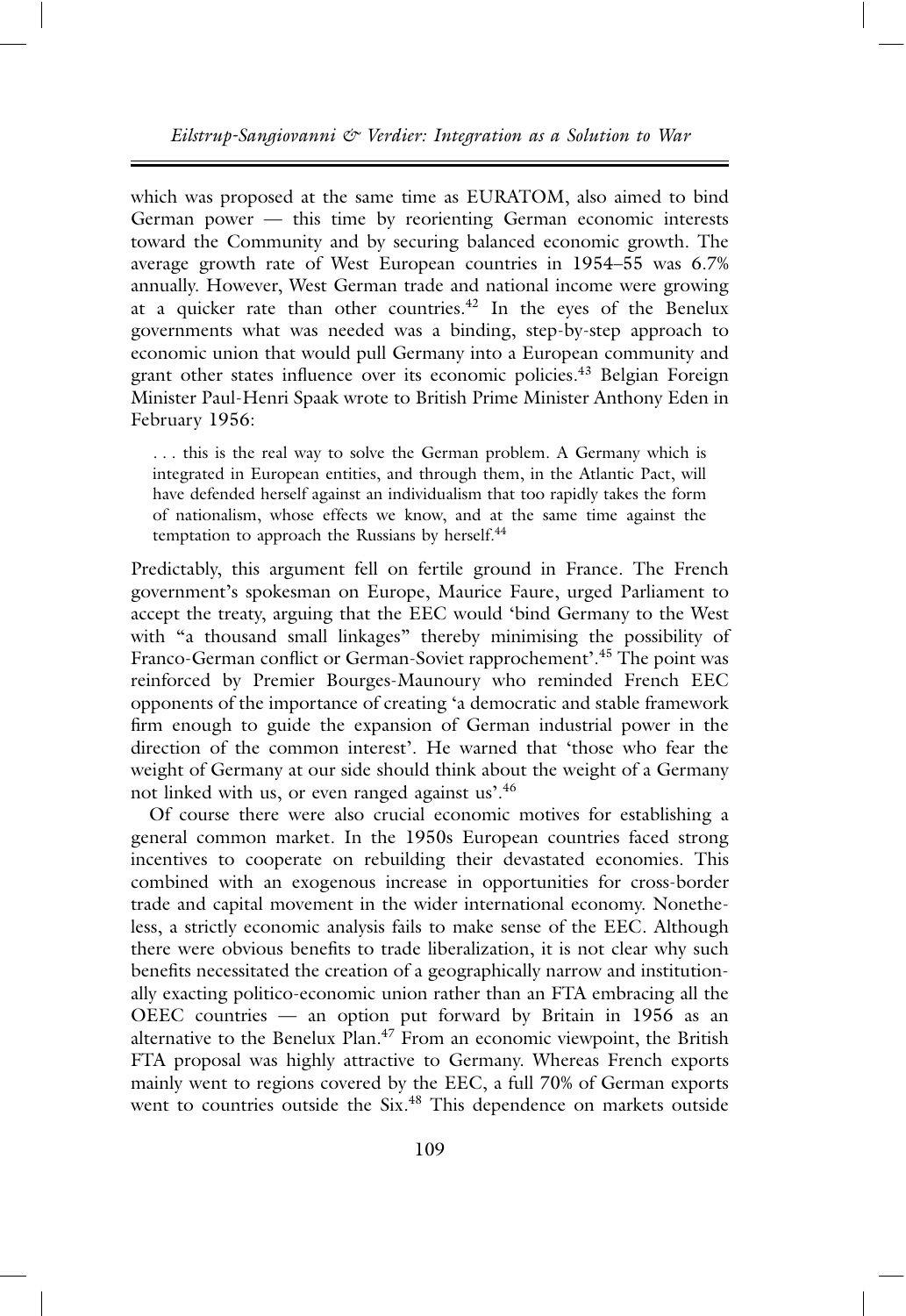Europe meant that an exclusive European customs union, based on a high external tariff, might suppress German trade.<sup>49</sup> Economics Minister Ludwig Erhard criticized the EEC for 'constraining German industry within a continental dimension'.<sup>50</sup> We cannot, he said, be satisfied with even the most extensive regionalism:

Unconditional most-favoured-nation treatment, full convertibility, abolition of quantitative restrictions and distorted exchanges rates, these are the intellectual and practical fundamentals of a global commercial policy necessitated by a highly specialised industrial and export-oriented country like Germany.<sup>51</sup>

From an economic viewpoint, the GATT and OEEC were therefore obvious institutional centres of German attachment. Support for the EEC can be justified only by reference to political interest. Adenauer acknowledged this explicitly when pressed by de Gaulle to rebuff the British FTA proposal — 'Whatever the cost to Germany's economic interests', he declared, 'the British free trade proposal would not be allowed to interfere with the Franco-German rapprochement'.52

Another point militating against a strictly economic explanation of European integration is the patent lack of support from dominant producer groups for major integration initiatives. Industrial groups in Germany, France, Italy and Belgium overwhelmingly opposed the Coal and Steel Community. <sup>53</sup> In France, the National Steel Association (*Chambre Syndicale de la Sidérurgie*) manufactured and disseminated the very arguments that were used by rightist opponents of the ECSC and went so far as to subsidize Communist mass propaganda against the Treaty.<sup>54</sup> Organized industry was equally hostile to the Common Market. Whereas many officials favoured the supranational EEC for political reasons, business interests in both France and Germany preferred trade liberalization within the OEEC to a 'community' solution. In July 1956, business representatives in the French Economic and Social Council voted unanimously to relocate EEC talks to the OEEC.<sup>55</sup> Likewise, Erhard's virulent attacks on the EEC were supported by the most influential of German economic interest groups, the *Bundesverband der Deutschen Industrie*. Faced with such domestic opposition, both the French and German governments avoided general consultation with economic interest-groups and kept the EEC issue out of cabinet discussions and inter-ministerial decision-making.<sup>56</sup> When Erhard tried in October 1956 to persuade the German Cabinet to suspend the EEC negotiations in favour of the British OEEC scheme he was promptly overruled by Adenauer and Hallstein.<sup>57</sup> This tight controlling of the issue by foreign policy officials suggests that the EEC, like the ECSC before it, was first and foremost a political project.

With German economic and military capacity securely integrated into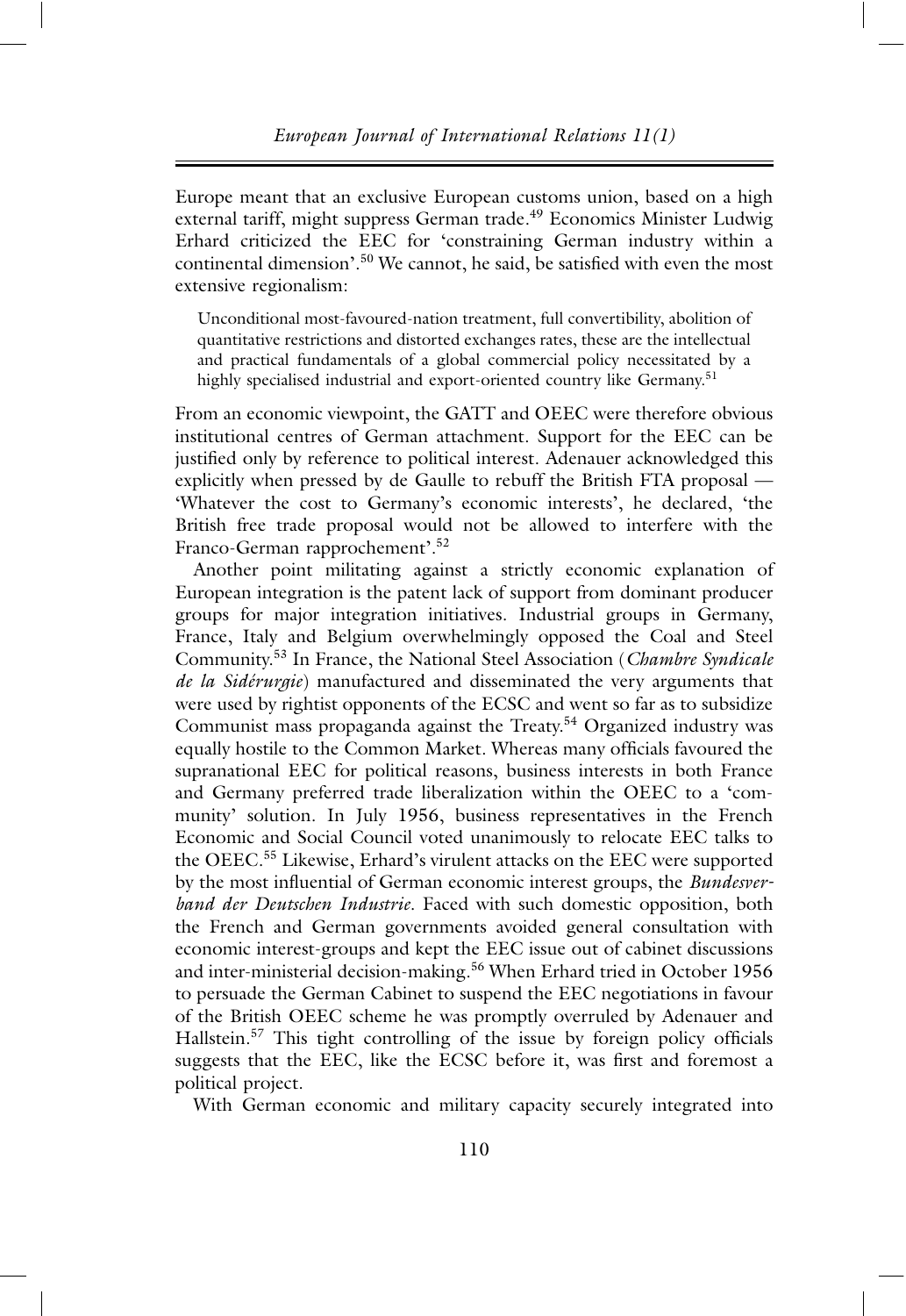European and transatlantic structures the need for additional constraints on German policy faded. By the early 1960s, with the consolidation of the ECSC, EURATOM and the EEC, the prospect of war in Europe had all but vanished. Yet, institutional binding concerns did not disappear. During the 1970s and 1980s, a proactive German Ostpolitik triggered several proposals for closer integration in the area of foreign policy. A decade later, the end of the Cold War and German reunification triggered widespread speculation about the future solidity of European institutional binding and provided a convenient opportunity to take the Germans in oath and wrest from them consent to monetary union in exchange for reunification. At this point, however, it is safe to say that few took seriously the threat of another war in Europe. Although monetary and political union have important binding properties geared towards controlling and subsuming German monetary power, these properties are circumstantial to the argument that integration poses a solution to preventive war. The hegemony that was feared by the early 1990s was the hegemony of the German Bundesbank, not the military hegemony of an expansionist reunified Germany.

### *3. The Institutional Binding Game*

We have shown that post-war European officials conceived the problem of German power in terms of a preventive dilemma, which they hoped to solve by way of integration. We have thus argued that, more than a mere symbol of Franco-German rapprochement, integration was conceived as a practical means to prevent another intra-European war. But how has integration served to bind Germany? And why has Germany agreed so willingly? In this section, we address the question of an institutional solution to the preventive war dilemma. Our approach is similar to the mechanism design approach in economics, in which the mechanism implements the efficient equilibrium of a game. Due to the anarchic nature of international relations, such a mechanism must be self-enforcing. Given this request, we show that there exists an institutional solution to the preventive war dilemma provided that this institution meets three conditions: (i) the institution generates a gain (or loss); (ii) this gain (or loss) has no incidence on the relative power and bargaining leverage of either side; (iii) the negotiating power among members must be frozen to its initial — 'pre-binding' — value. In this section, we present the model, from which we derive the first and second conditions. The third condition is addressed in a subsequent section.

We start from a credible commitment problem game on which we graft a binding option. We model the dilemma in the simple form of a two-period game with complete information and payoffs calculated over an infinite time horizon. A rising potential hegemon H faces a coalition C of status-quo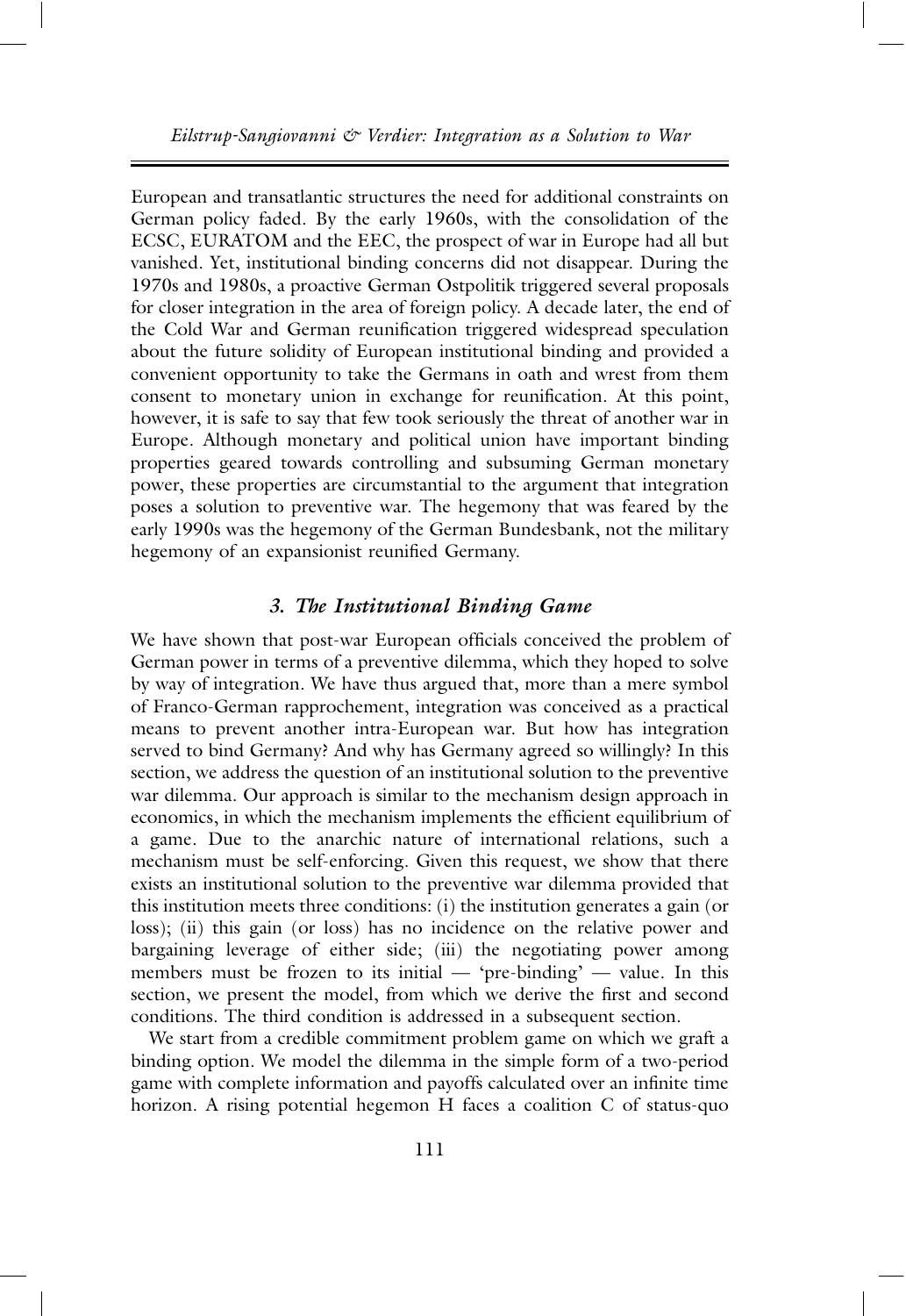states, which we shall assume to act like a unitary actor. $^{58}$  Both H and C seek to maximize control over an economic resource — say territory. Each side has preferences over the territory represented by the interval  $X = (0,1)$ . H, the would-be hegemon, prefers outcomes closer to 1, while C, the coalition, prefers outcomes closer to 0.<sup>59</sup> For the sake of convenience, we assume that states are risk neutral; that is, for a given distribution  $\hat{x}$ ,  $u_H(\hat{x}) = \hat{x}$ , and  $u_C(\hat{x}) = 1 - \hat{x}$ .

At both points in time  $t$ , H makes a claim  $x_t$  (a fait accompli that revises the status quo).<sup>60</sup> C can either accept the claim or fight at a cost of  $c_C$ . H is assumed to win the war (and C to lose) with probability  $p_t \in (0,1)$ . The winner gets its maximum payoff in all subsequent periods. Players discount future payoffs by an identical per-period factor of  $\delta \in (0,1)$ . We allow  $p_t$  to increase between the first and second period —  $p_2 > p_1$ .

The extensive form of the game is drawn in Figure 1. The game has two main branches, a binding (upper) branch and a no-binding (lower) branch. Consider first the lower branch. In a first period, H claims  $x_1$  for itself. C either accepts the residual  $1-x_1$  or rejects it with a payoff equal to the expected value of winning a war  $-p_1(0) + (1-p_1)(1) = 1-p_1$  — calculated for the rest of time, minus the one-time cost of war,  $[(1-p_1)/(1-\delta)] - c_C$ . Similarly, the payoff for H is  $p_1/(1-\delta) - c_H$ . If C accepts  $1-x_1$  in the first period, then sufficient time elapses to allow the power balance to change in favour of H and spur H to make a second claim  $x_2$ . Again, C can either accept the residual  $1-x_2$  or question it on the battlefield. C's period-2 payoff for war is the sum of the prior period payoff  $1-x_1$  and the one-period discounted net value of war calculated over the rest of time  $-\delta[(1-p_2)/\delta]$  $(1-\delta) - c_c$ ]. C's period-2 payoff for accepting is the prior period payoff  $1-x_1$ plus the once-discounted second period payoff summed up over the rest of time  $-\delta(1-x_2)/(1-\delta)$ . Similarly, second-period payoffs for H are  $x_1 +$  $\delta[p_2/(1-\delta) - c_H]$  and  $x_1 + \delta x_2/(1-\delta)$ .

Still looking at the lower branch of the tree only, we solve for the subgame perfect equilibrium through backward induction. We start from C's decision in the second period. C rejects H's claim if it can gain more through war. Hence in equilibrium the smallest partition that C is willing to take is  $x_2$  so that

$$
1 - x_1 + \frac{\delta(1 - x_2)}{1 - \delta} = 1 - x_1 + \delta\left(\frac{1 - p_2}{1 - \delta} - c_C\right),
$$
 (1)

which, solving for  $x_2$  yields

$$
x_2 = p_2 + c_C (1 - \delta). \tag{2}
$$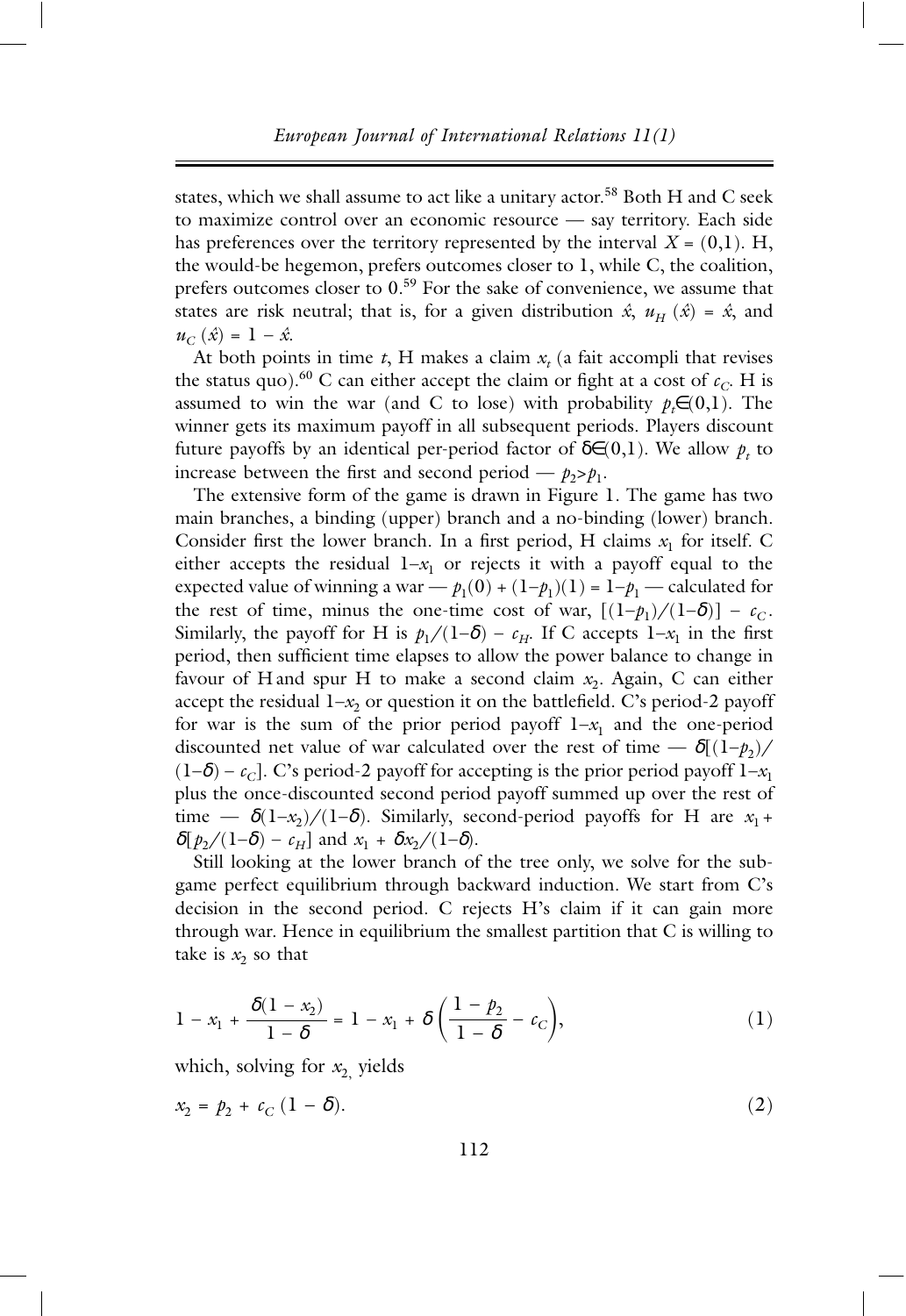

Moving back to the first period, C rejects  $x_1$  if its *reservation payoff*, defined as how it expects to do on the battlefield, is strictly better; that is, if

$$
\frac{1-p_1}{1-\delta} - c_C > 1 - x_1 + \delta \left( \frac{1-x_2}{1-\delta} \right).
$$
 (3)

Substituting for  $x_2$  into (3), and rearranging yields the condition for which C questions H's claim and wages a preventive war:

$$
\delta p_2 - p_1 > c_C (1 - \delta)^2 - x_1 (1 - \delta).
$$
 (4)

One way of interpreting this condition is to say that even if the rising hegemon tried to appease the coalition by equating  $x_1$  to zero, the coalition would still wage a preventive war. <sup>61</sup> This is so if, ceteris paribus: (i) C's cost of war  $c_C$  is moderate — a high cost of war reduces the relative importance of the change in power; (ii) the expected change in power is substantial; this is self-evident if we rewrite inequality (4) isolating  $\Delta = p_2 - p_1$ :  $\delta\Delta/(1 - \delta) > p_1 + c_C(1 - \delta) - x_1$ ; (iii) the states value the future; in contrast, if the discount rate is zero, the commitment problem disappears, for no side values the second-period and subsequent payoffs. Hence, for technically feasible values of  $\Delta$  and  $c_C$  and nonpathological values of  $\delta$ , H faces a time inconsistency problem. Although it has an interest in promising to cap its future demands while it finds itself in a vulnerable position, it has no interest in fulfilling its part of the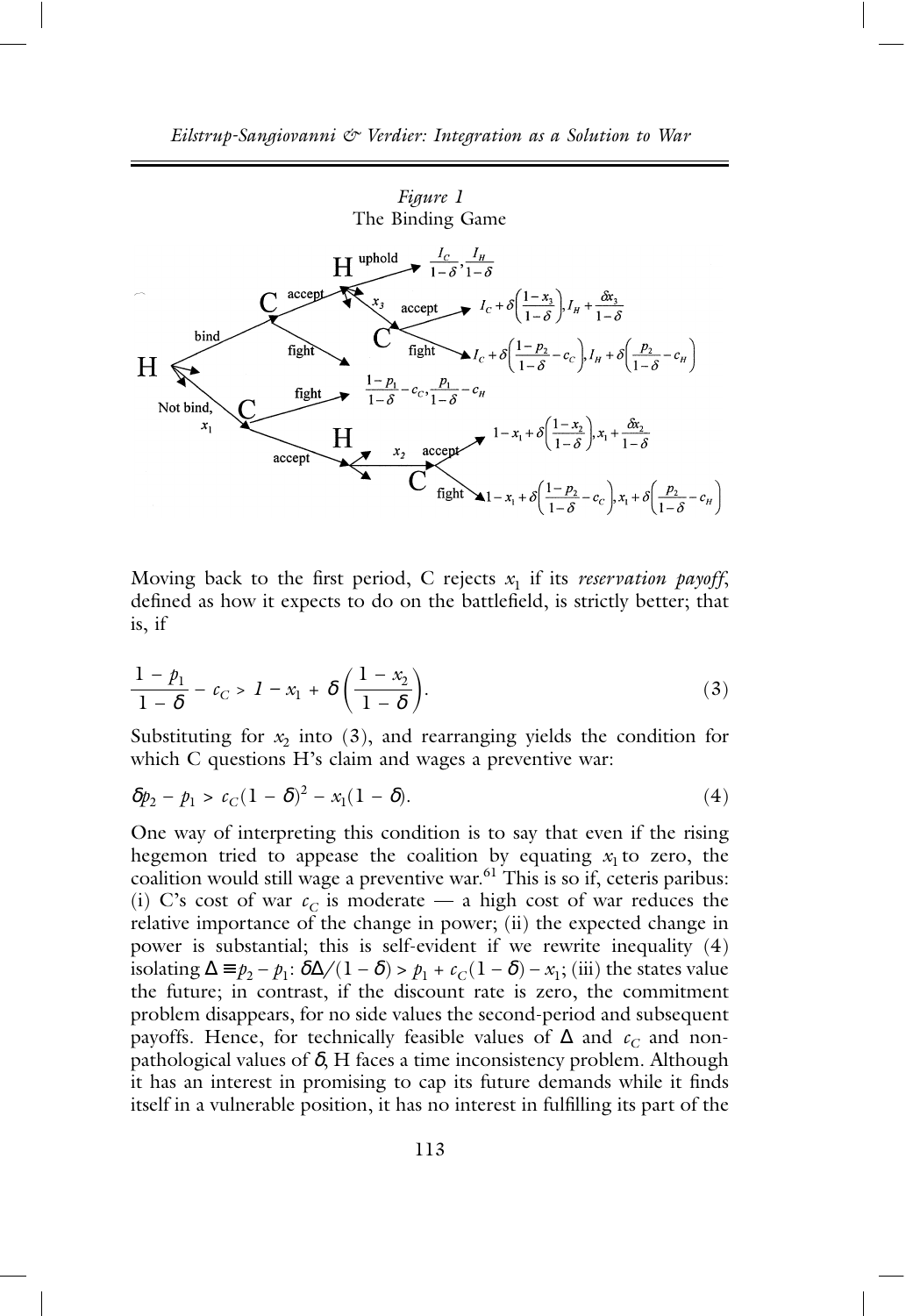deal once it becomes dominant. The coalition fights a preventive war to guard against this possibility.

We now take into account the upper branch of the tree, which gives the hegemon the option to make a credible commitment at the beginning of the game by setting up a mechanism which we refer to as 'the Institution'. It is clear from prior results that the coalition would refrain from waging a preventive war if it was for ever guaranteed a payoff that was superior (or at least equal) to what it can expect to gain through war in period 1,  $[(1 - p_1)/(1 - \delta)] - c_C$ . This is the minimum value that the Institution should enable H to guarantee to C for C to accept to be bound by it. We call this condition the *participation constraint for Coalition*. Formally,

$$
\frac{I_C}{1-\delta} \ge \frac{1-\cancel{p}_1}{1-\delta} - c_C,
$$

with  $I_c$  the institutional per-period payoff to C; after rearranging,

$$
I_C \geq 1 - p_1 - c_C(1 - \delta). \tag{5}
$$

Once accepted by C, the game moves to the second period, characterized by a more powerful H. In light of its new power, H must decide whether to uphold the Institution created in the first period or abandon it and propose a new partition  $x_3$ , which C, in turn, can accept or fight. If it accepts, C scores a first (one-)period payoff for binding,  $I_c$ , plus the once-discounted second period payoff  $1 - x_3$  summed up over the rest of time —  $\delta(1-x_1)/(1-\delta)$ . If, instead, it decides to fight at period 2, C scores the same first-period payoff for binding plus the one-period discounted net value of war calculated over the rest of time,

$$
I_C + \delta \bigg( \frac{1 - p_2}{1 - \delta} - c_C \bigg).
$$

Similarly, second-period payoffs for H are

$$
I_H + \frac{\delta x_3}{1-\delta},
$$

and

$$
I_H + \delta \bigg( \frac{p_2}{1-\delta} - c_H \bigg).
$$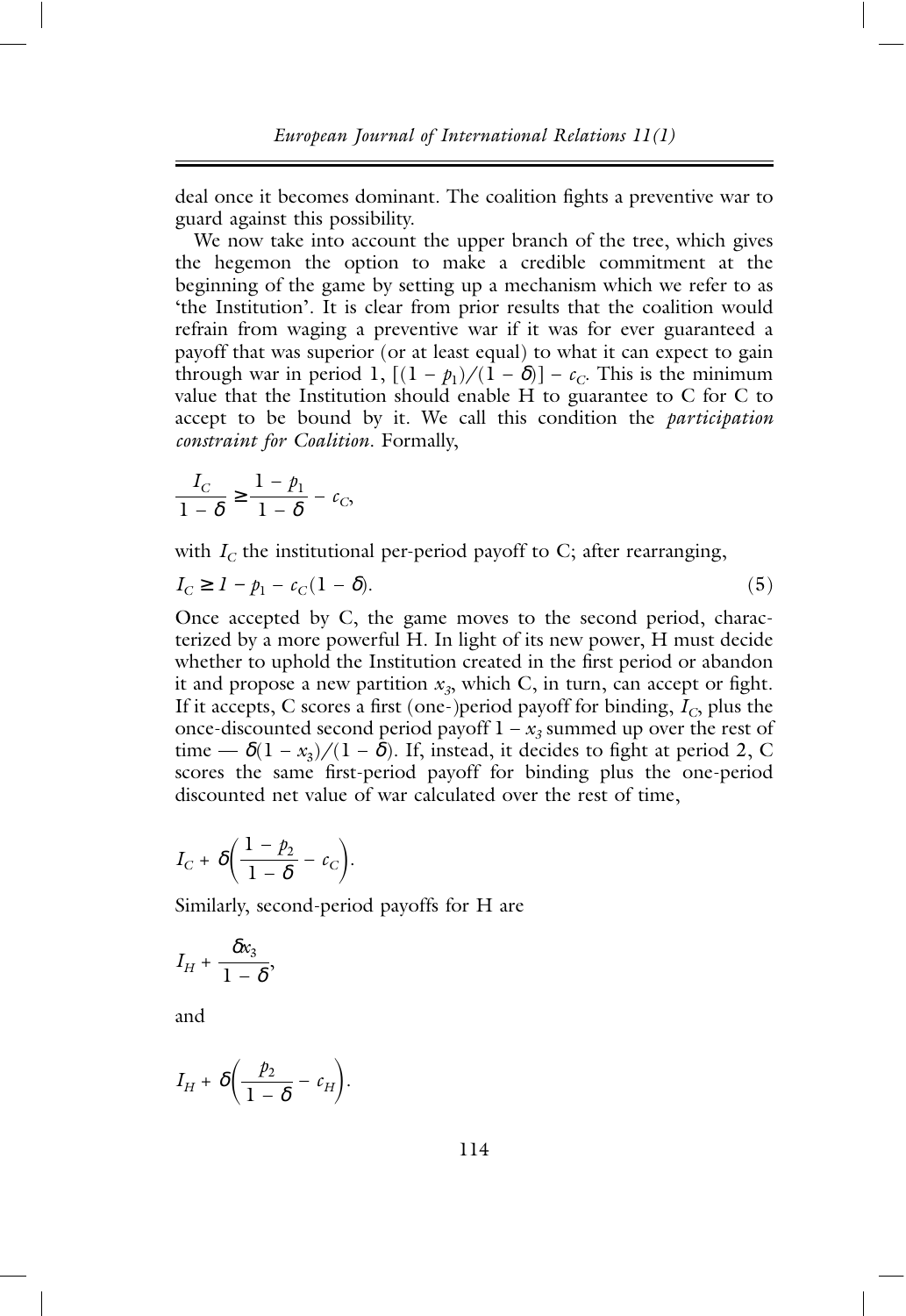We now determine the *participation constraint for Hegemon*. Given our insistence that the Institution be self-enforcing and assuming that period 2 is reached, H must be at least as happy with the Institution as without it. In other words,

$$
\frac{I_H}{1-\delta} \ge I_H + \frac{\delta x_3}{1-\delta}.\tag{6}
$$

The partition  $1 - x_3$  is at least equal to what would make C accept the revised status quo; it satisfies

$$
I_C + \delta \left( \frac{1 - x_3}{1 - \delta} \right) \geq I_C + \delta \left( \frac{1 - p_2}{1 - \delta} - c_C \right),
$$

that is

$$
x_3 \le p_2 + c_C(1 - \delta). \tag{7}
$$

Plugging the maximum value of  $x_3$  into H's participation constraint 6 yields

$$
I_H \ge p_2 + c_C(1 - \delta). \tag{8}
$$

Inequalities (5) and (8) are the two participation constraints that a mechanism that would implement the institutional equilibrium must satisfy.

We now raise the question as to what type of Institution could satisfy the two participation constraints. There are a priori a number of mechanisms that could meet these two conditions; at this point we focus only on generic features. Three features call for attention. First, the Institution must create a new value  $\tau$  to distribute between the two sides, for the minimal desires of both sides,  $I_C = 1 - p_1 - c_C(1 - \delta)$  and  $I_H = p_2$ +  $c_C$ (1 –  $\delta$ ), added together, are greater than unity, the existing pie;  $I_H$ +  $I_C$  = 1 +  $\Delta$ , with  $\Delta = p_2 - p_1$ . There is a resource gap that is at least equal to the slide in power,  $\tau = \Delta$ .

Second, the added resource must be power neutral. It cannot modify the initial balance of power for which C is willing to fight a preventive war. Furthermore, the new resource cannot be split halfway between both sides. The new resource is a transfer  $\tau$  to H, for it represents the extra payment that H must receive in order to uphold the Institution in period 2.

Last, the new resource must actually be larger than the change in power ∆. The establishment of an Institution with authority to enact binding is certain to be a costly proposition. It is fair to assume that (i)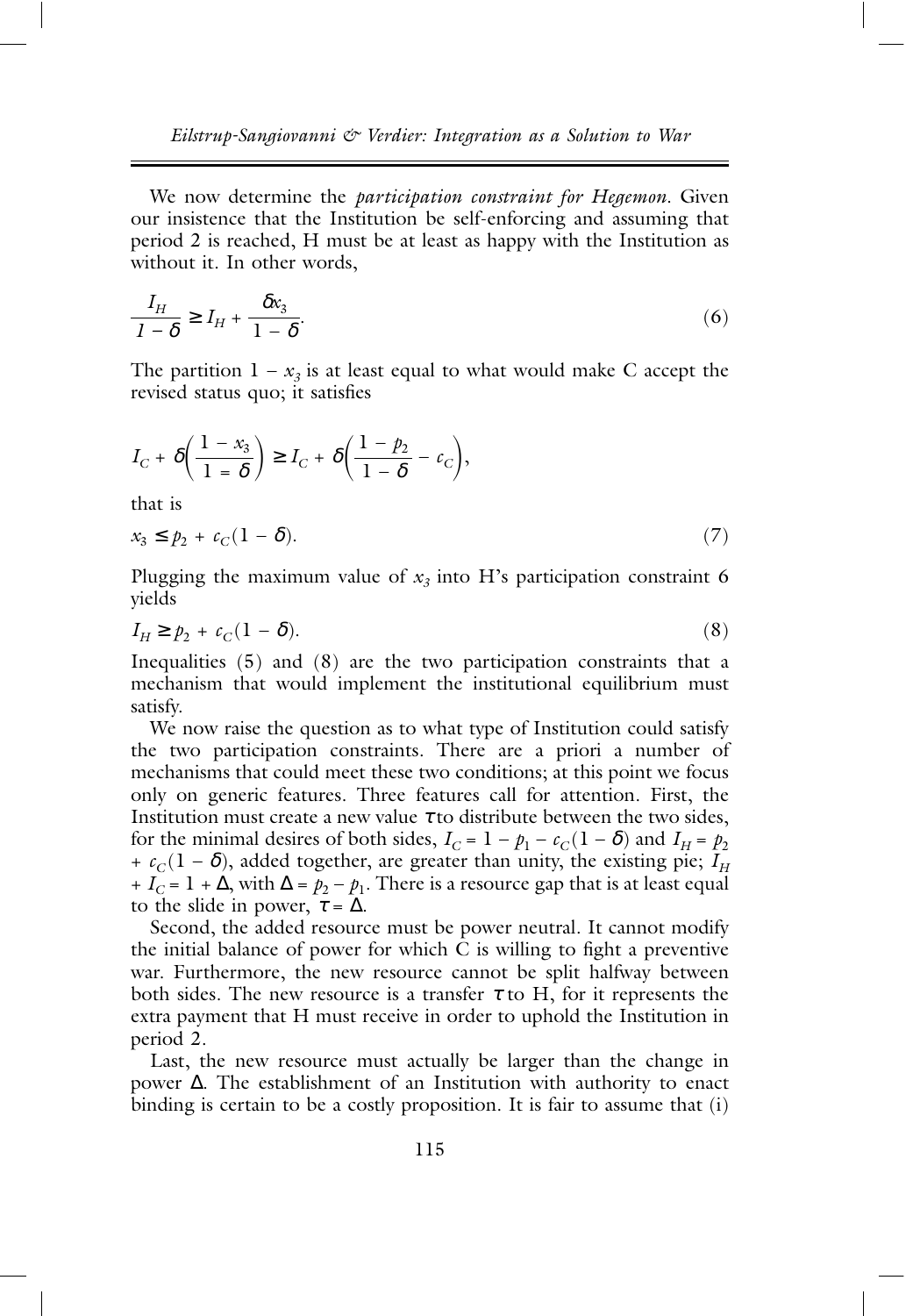institutionalization involves per-period sovereignty costs  $s_i$  for both H and C, and that (ii) H must absorb C's sovereignty cost in addition to its own so that C's participation constraint is not violated. In sum, the Institution must accomplish a seemingly impossible task: (i) create value  $\alpha$  de novo, so that

$$
\tau = \alpha - 2s = \Delta,\tag{9}
$$

and (ii) transfer it to H without worsening the unfavourable power position of C.

We claim that a mechanism that would deliver the prescribed result is an *exit cost* that H would have to pay were it to leave the Institution. This cost should be at least equal to H's opportunity cost of continued participation,  $\tau$ , so as to make H indifferent between staying in and exiting. Two devices could deliver the exit cost: (i) efficiency gains that are contingent on continuing participation in the institution and (ii) an exit penalty proper. We review each device successively.

### *(i) Contingent Efficiency Gains*

The hegemon would accept being bound by the Institution if the Institution provided a positive incentive in the form of net efficiency gains of the order of  $\tau$ . Simultaneously, the coalition would not be threatened by the negative impact of these transfers on its relative power if these gains were contingent on the continuation of the Institution — that is, on the hegemon's giving up on revising the status quo. Such gains may result from increased factor productivity. It is well known that a reduction in the risk of war favours commerce and foreign investment. The neutralization of military potential and the creation of a single domestic market would thus raise productivity.

To see how contingent efficiency gains work, consider Figure 2. We plot C's utility on the *y*-axis as a function of H's utility on the *x*-axis,  $u_C(x) = 1 +$  $\tau - x$ . The relative-gain argument in each utility function is captured by the –1 coefficient of H's utility, whereas the efficiency gain argument is captured by the  $\tau$  component of the intercept,  $1 + \tau$ .  $\tau$  is zero if there are no net joint gains, positive if there are such gains, and negative if there are net losses. A positive  $\tau$  shifts the downward sloping function away from the origin. The hegemon is able to give to the coalition its reservation value,  $1 - p_1$  –  $c_C(1 - \delta)$ , because the presence of net gains  $\tau$  allows H to squeeze the equivalent of its period-2 opportunity cost,  $p_2 + c_C(1 - \delta)$ , from the institutional arrangement. Making  $\tau$  contingent on the survival of the Institution guarantees that H cannot turn the efficiency gains  $\tau$  to its military advantage. We argue in the next section that the EEC has provided such contingent efficiency gains.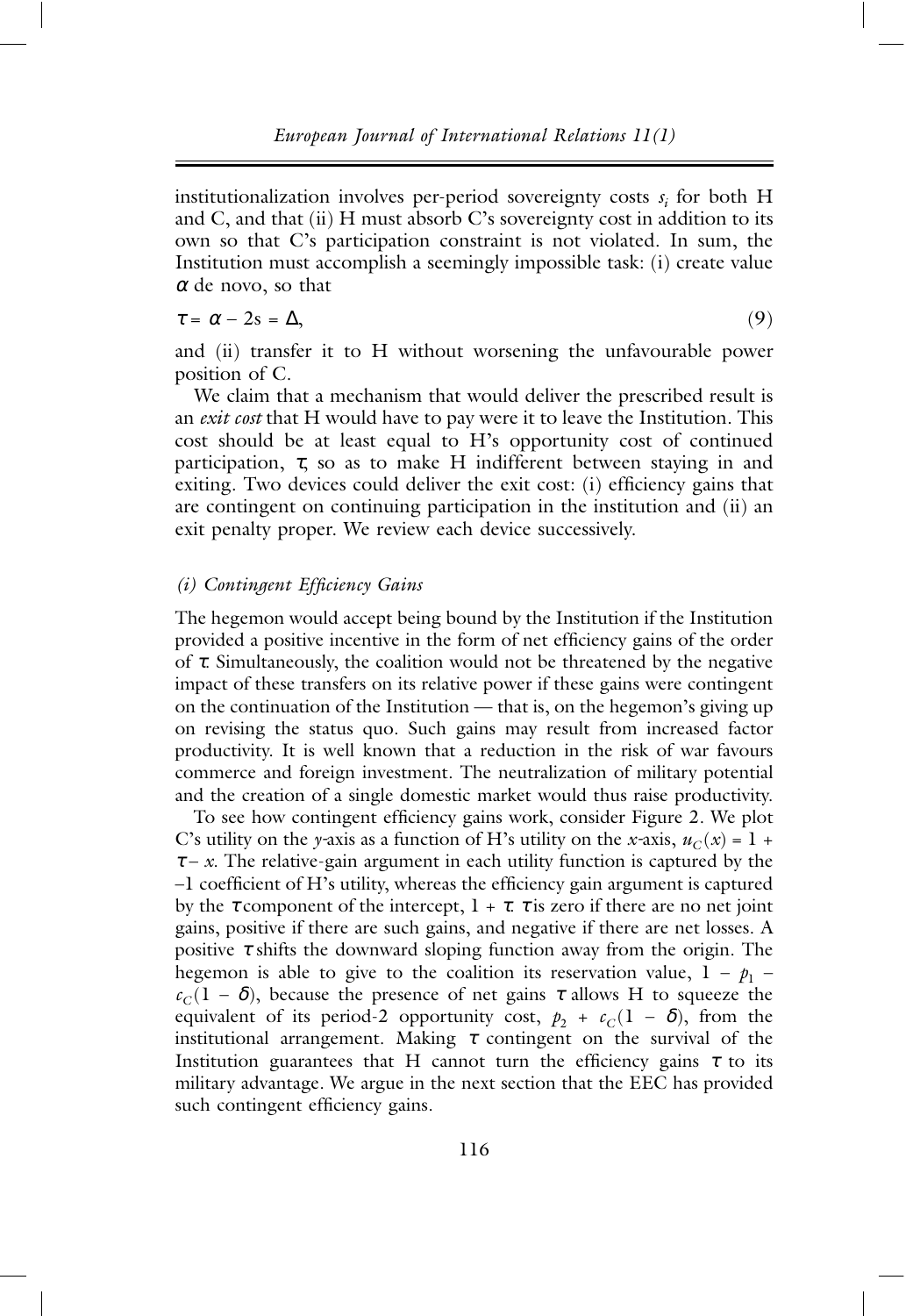

This mechanism has several drawbacks, however. Efficiency gains of this type can only operate as an *auxiliary* binding mechanism, for, to materialize, these gains presume a prior diminution in the risk of war. Second, efficiency gains cannot materialize absent a growth economy.

## *(ii) Exit Penalty*

A second way to bind a rising hegemon — one that also works in a zero growth economy — is to engineer a negative incentive in the form of an exit penalty. In principle, the coalition would want the hegemon to post a bond with a third party of an amount equivalent to its opportunity cost of continued submission to the Institution. Would H, in period 2, unilaterally free itself from the institutional bind in order to claim its best possible payoff short of war, its future gains would automatically be reduced by an equal amount, thus making H indifferent between maintaining and suspending membership in the Institution. In practice, a similar result to the posting of a bond can be reached through engineered military interdependence — the pooling of forces, the exchange of battalions or the geographical dispersion of the armament industry — with one country manufacturing steel, another building tanks, still another planes or detection equipment — increases the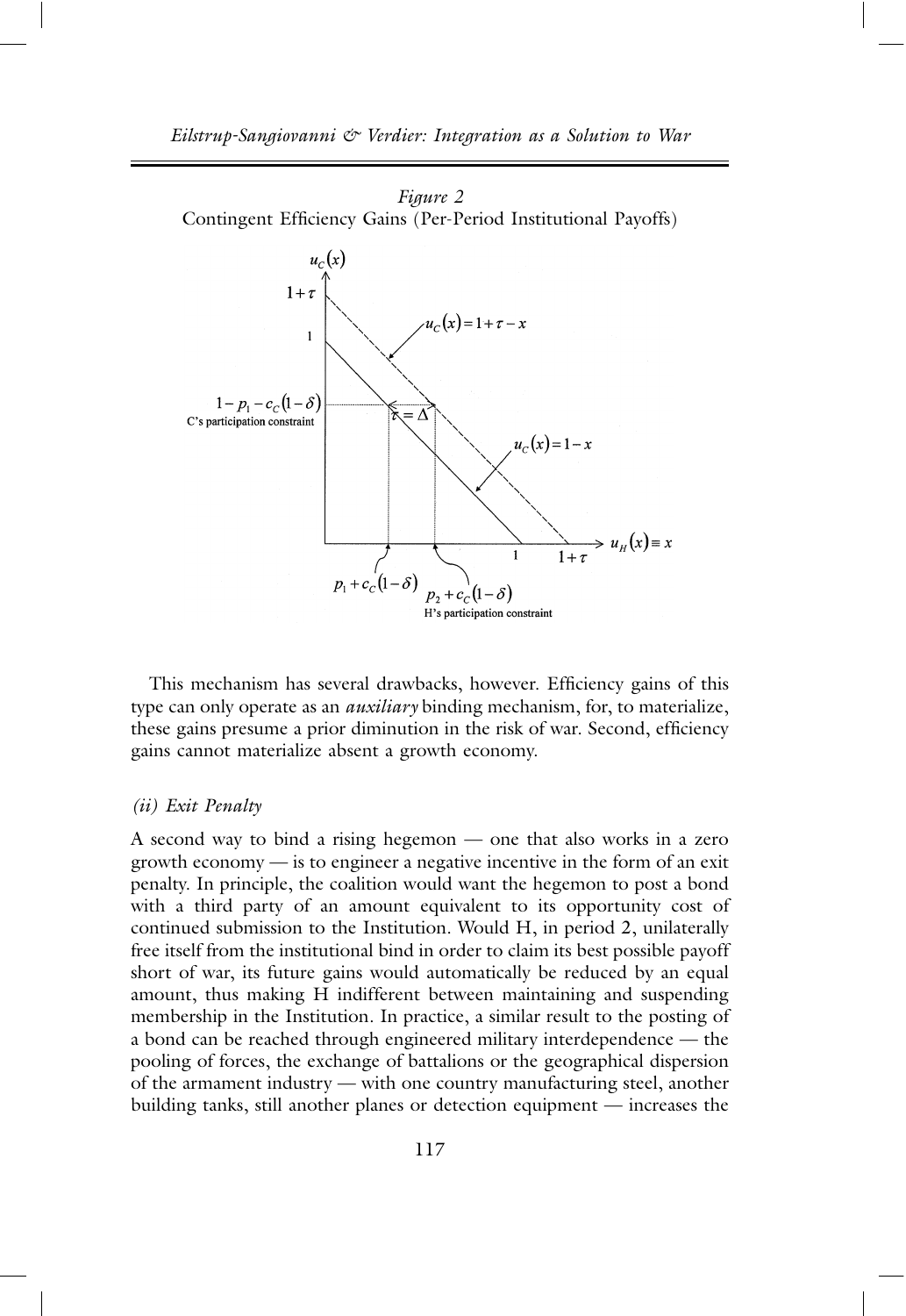

cost of unilaterally freeing oneself from the institutional bind. More generally, any irreversible investment that raises the cost of exit will achieve binding.<sup>62</sup>

Graphically, a hegemon that would cancel its institutional membership (represented as a move from point 1 to 2 in Figure 3) would face a negative <sup>τ</sup>, equal to ∆, shifting the downward sloping function towards the origin (represented as a move from point 2 to 3). This would make H's expected payoff equivalent to what it received as member of the Institution,  $p_1 + c_C(1 - \delta)$ .<sup>63</sup> We argue in the next section that the EDC as initially conceived by the French would have included a binding exit penalty, and that subsequent initiatives for defence integration have had a similar aim.

These two mechanisms create an exit cost for H, whether in the form of a new resource contingent on not leaving the Institution, or in the form of a loss inflicted upon exit. We mention a third mechanism, drawing on a slightly different logic, which, though difficult in practice, is always possible in theory — the implementation of a freeze in the balance of strategic resources. A radical, and somewhat degenerate, solution to equation 9 is to constrain the change in power ∆ to be zero. It is always possible to prevent a rising hegemon from taking advantage of its future military superiority by ensuring that it never acquires military superiority. Assuming military power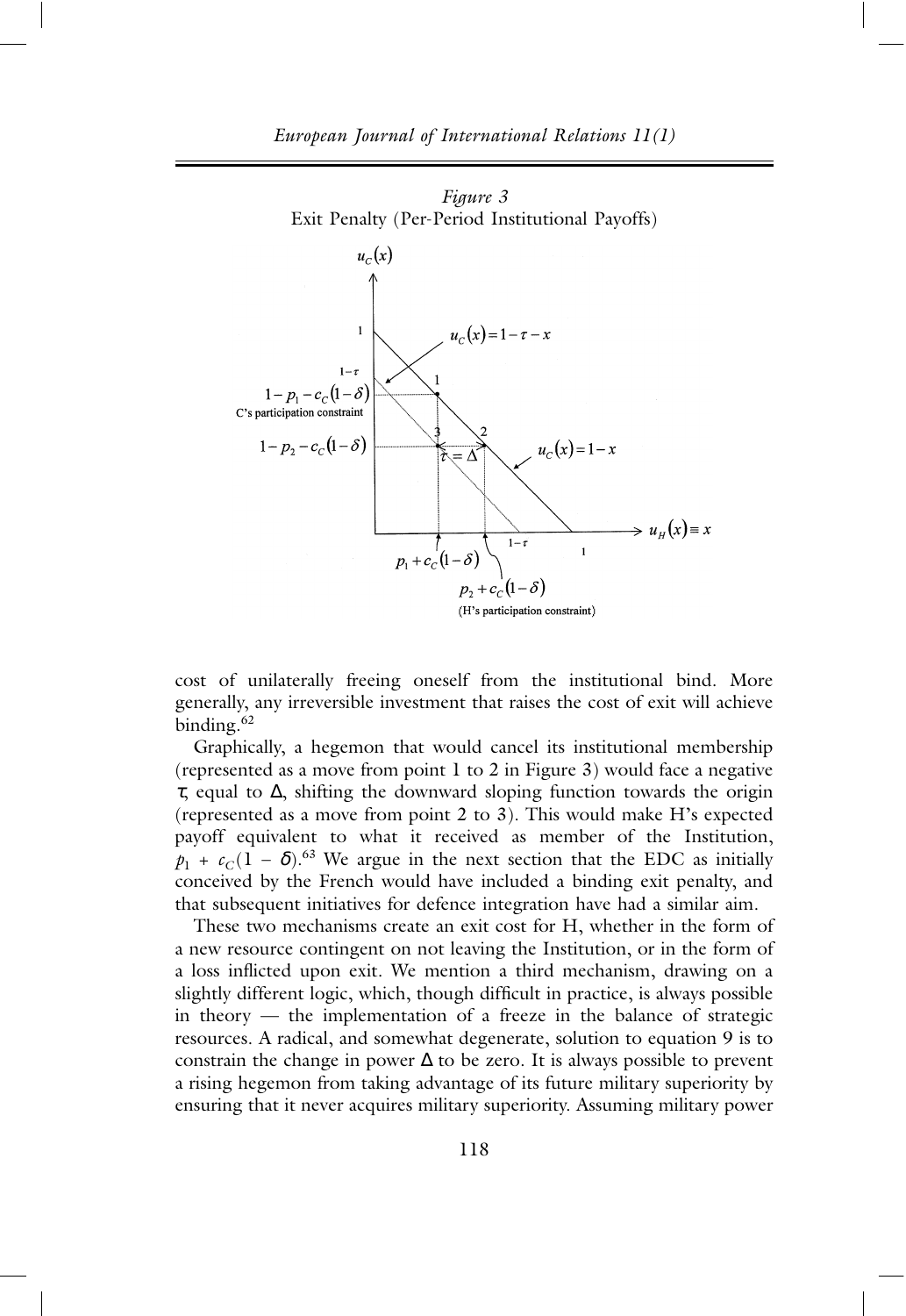to be a function of a handful of strategic resources, the Institution could keep military power in check simply by apportioning asymmetric growth in strategic resources between the hegemon and the coalition. This mechanism, which we will refer to as *real power redistribution*, presents two potential drawbacks. A first drawback lies in the elastic notion of a strategic resource, which, in modern days, can be stretched to include many sectors of the economy. A related drawback is a potentially high sovereignty cost *s,* which could only be paid through equally high efficiency gains  $\alpha$ . We argue in the next section that the ECSC and EURATOM can be interpreted as attempts to redistribute real power.

## *4. European Integration as a Credible Commitment to Peace — The Facts*

In the previous section we defined the conditions in which integration will be favoured as a solution to preventive war. We identified three mechanisms by which integration enables credible commitment. The first two (contingent efficiency gains and exit penalties) rely on exit costs to deter secondperiod defection by a rising hegemon. The third mechanism, redistribution in real power, builds on a more cumbersome system of transfer of strategic resources. Below we consider the concrete form of European integration to see how this matches the implications of the model. Further sections discuss additional substantive implications.

In the course of European integration, no systematic effort has been made to rely on real power redistribution to enforce a freeze in the distribution of power. Still, the mandate and actions of the High Authority (HA) of the ECSC can be interpreted as an attempt in that direction. Although its main role was to give other countries a say over the allocation of German coal and steel, the HA was also tasked with maintaining a rough balance between German and non-German sectoral growth.64 The HA was empowered to abolish existing cartels and prevent the formation of new ones through supervision of price and sales practices on markets for coal and steel. It used these powers to decartelize the Ruhr and design transfer mechanisms through which 'efficient producers' — i.e. Germany — would compensate less efficient ones. This particularly benefited France, Italy and Belgium, who were exempted from many restrictions imposed on Germany. <sup>65</sup> The HA also governed financing of the steel industry. From its own funds, which it obtained by direct taxation of industries, the HA would grant loans to existing or new industries as it deemed justified to avoid or correct inequalities of competition.<sup>66</sup> This led one observer to comment: 'The common market is a regulated market, not a self-regulating one. Competition is not free but "loyal".'67 René Mayer, President of the High Council,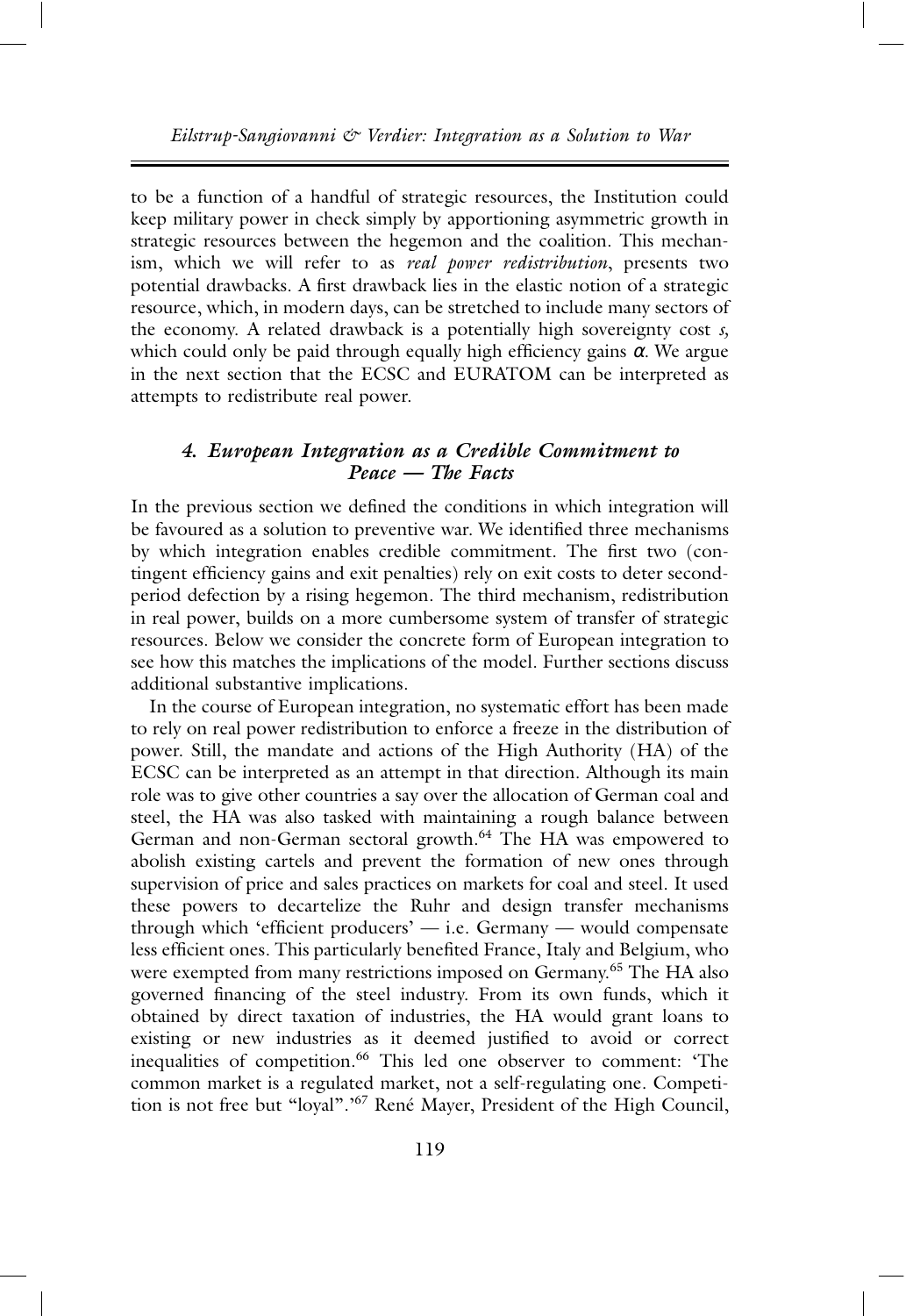went even further in describing the ECSC as a '*balancer* of economic conditions'. In a 1956 speech to the Assembly he said,

We can see how the Common Market tends to bring the benefits of the prevailing general prosperity to every country in the Community. If we compare the period 1953–55 with other industrial upswings, such as 1927–29, 1935–37 and even 1950–52, we find that only in 1953–55 did steel production increase in all the member countries at the same time.<sup>68</sup>

In the end, however, the coal and steel pool was less efficient in terms of equalizing industrial growth than expected. As Derek Bok (1955) observed in his assessment of the first three years of the pool's existence — 'To those who hoped for "containment" of German steel, the rapid expansion, the mergers and concentrations, and the increasing levels of investment cannot help but be disquieting.<sup>'69</sup>

The redistributive effects of the HA were both short-lived and of limited relevance to other sectors for two reasons. The redistribution of basic economic resources was conceivable in the context of a planned economy, in which inputs were allocated according to a comprehensive vision of growth; it was harder to reconcile with market competition. The French and Dutch planning experiments in sectors other than coal and steel worked as long as funding came from Washington, but lost their force when they had to be funded with tax revenues. Germany rejected planning for its economy, quickly moving towards market competition. Maintaining a balanced distribution of resources in the context of market competition would have had to take the form of post facto redistributive transfers, not dissimilar in nature from the politically charged reparations imposed on a defeated Germany by the victors some three decades earlier at Versailles.

The EDC was more far-reaching than the ECSC in its ambition for limiting Germany's potential for aggressive action through a tangible exit penalty. The proposed Defence Community had a common budget and was headed by a European Defence Minister. In addition to commanding the common army, the central EDC authority would coordinate the foreign, economic and monetary policies of its members.<sup>70</sup> It would procure supplies, establish and direct military schools, and decide on the deployment of troops. Within this framework, contingents of troops from each member state would serve in integrated units with troops from other countries.<sup>71</sup> This advanced level of military interdependence would render the German army improper for unilateral action, except at the cost of rebuilding an independent military capacity. This, in French eyes, was the major difference with NATO. Under the authority of NATO, national armies remained intact. This system did not offer France adequate guarantees against future German aggression. However, the French could not get the Americans and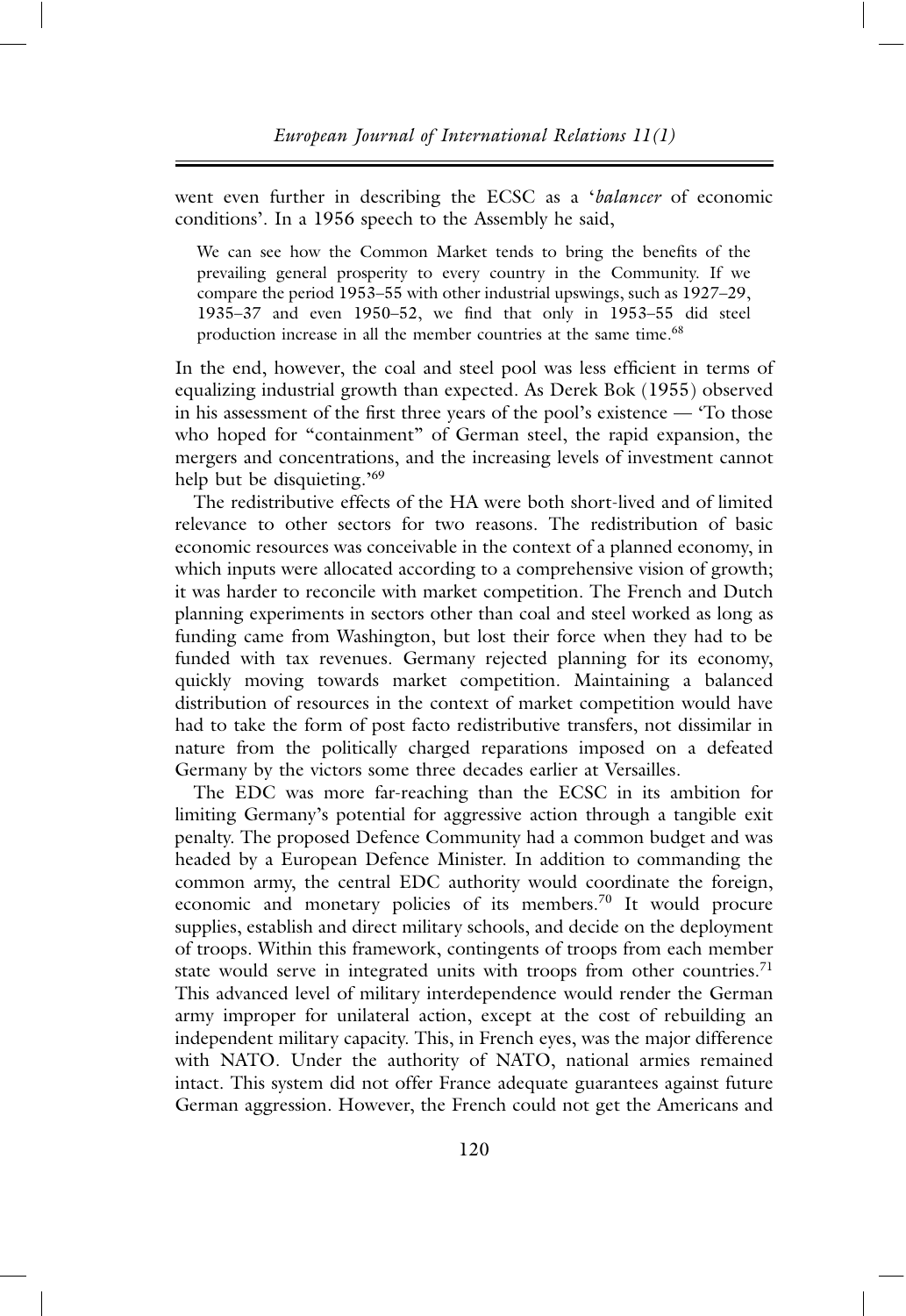the British to accept their version of the EDC and ended up rejecting the treaty as insufficient to solve the problem of German rearmament.<sup>72</sup>

The defeat of the EDC foiled attempts to use military integration as a solution to war in Europe and consolidated NATO as a temporary external pacifier. As a result, the focus shifted to binding Germany to integration by means of contingent efficiency gains. The EEC generated efficiency gains very early on, as demonstrated by Britain's repeated applications for membership. Between 1958 and 1960, trade among the Six grew by 50%. The freeing of capital flows also caused an extraordinary acceleration of direct foreign investments and opening of subsidiaries abroad. The EEC thus helped to produce the tight interlocking of economic interests which Monnet and Schuman had hoped would result from the ECSC via a logic of functional spill-over. But as we noted earlier, not all efficiency gains have a binding property; only those that are contingent on the maintenance of integration do. Efficiency gains generated by free trade and the free flow of factors of production do not make the grade. The threat that a German withdrawal might trigger all-out protection is not credible. Efficiency gains resulting from market deregulation and tax harmonization do not satisfy the binding condition either, for we doubt that the *acquis communautaire* would be completely unravelled by the termination of the  $EU - only$ future, hypothetical additions would be forfeited.

The only tangible efficiency gains that one may confidently attribute to the continuation of the EU are those that generate redistributive 'transfers'. Economic growth and modernization customarily create 'winners' and 'losers'. To placate the latter and prevent them from mobilizing against growth and innovation, governments customarily transfer resources from the former to the latter. The institutionalization of cross-country transfers in the EU is evidence of efficiency gains that would be lost if these transfers ended.

From the outset, the EEC has had a budget out of which compensatory payments were made to presumed victims of market integration — farmers and backward areas. Were Germany to exit, the main source of revenues to that budget would dry up, eliminating transfers and redirecting the victims of market integration towards their respective national governments. Unable to offset most of these losses, we believe that governments would be forced to seek compensation in the form of impediments to trade and factor mobility. All parties would be worse off, including Germany. This is why we think that transfers reflect a binding property of the EU. Nevertheless, measured by the mere size of its budget for transfers, the EU is no impressive binding mechanism.

There is, however, another way in which the EEC has created substantial exit penalties for its members, namely via 'relation-specific investments'.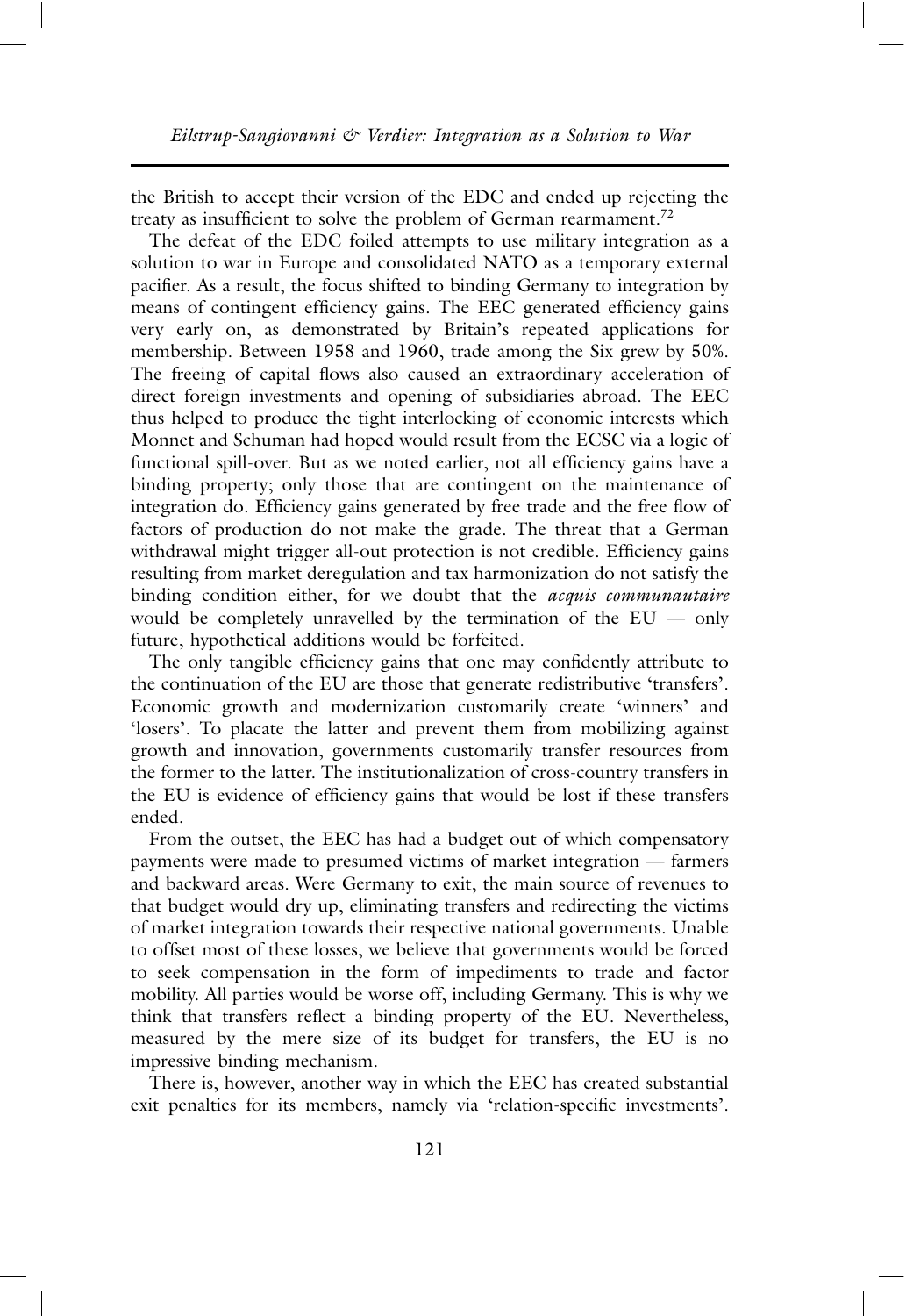Relation-specific investments are investments made to support transactions with a particular partner, and their value in alternative uses is often greatly reduced. Their worth therefore depends on the persistence of the relationship for which they are designed.<sup>73</sup> Investment in relation-specific assets is common in regional trade areas such as the EEC because specialization processes spur investment in increased production capacity designed to service regional export markets. Note, however, that such investments will have a binding effect only if their value exceeds the marginal benefit of unilateral defection.

Besides contingent efficiency gains and relation-specific investment, there are few substantial exit penalties in today's EU. One exception is the common currency. The move to a single currency in 2002 represented for Germany (as for other participants) more than the emotional sacrifice of a national icon — it also raised the exit cost by the amount it would take to reprint and put back into circulation a national currency. The link between EMU and the security issue, however, is fortuitous. Of greater relevance to our argument are the continued attempts, since the 1960s, at integrating French and German defence. The 1963 Elysee Treaty enabled exchanges of personnel between the armed forces of France and Germany, including temporary detachments of entire units. More far-reaching results were achieved in 1987 with the formation of the Franco-German Brigade, the nucleus for the Eurocorps, set up in 1993, which also includes Belgium, Luxembourg and Spain. Such defence integration heightens military interdependence, and — in light of current plans for making this the core of a more ambitious project of integrating French and German defence promises to create a significant exit penalty.

# *5. The Decision Rule*

In this section, we further specify the institutional format that must be met to solve the commitment problem and assess the extent to which this format is met by European integration. Institutionalized cooperation is a plausible alternative to war if it guarantees the coalition its reservation payoff for the game (inequality 5). This is achieved by adopting a new decision rule, which institutionalizes a power distribution that reflects the military balance in the first period but is separate and unchanging in the face of subsequent vicissitudes in military power. This restriction especially matters in the occurrence of economic growth, which provides the basis for the efficiency gains that are transferred to the Hegemon (an exit penalty can function under any growth rate). A simple way of achieving this in practice is unanimity. Once a distributive principle securing the reservation value to the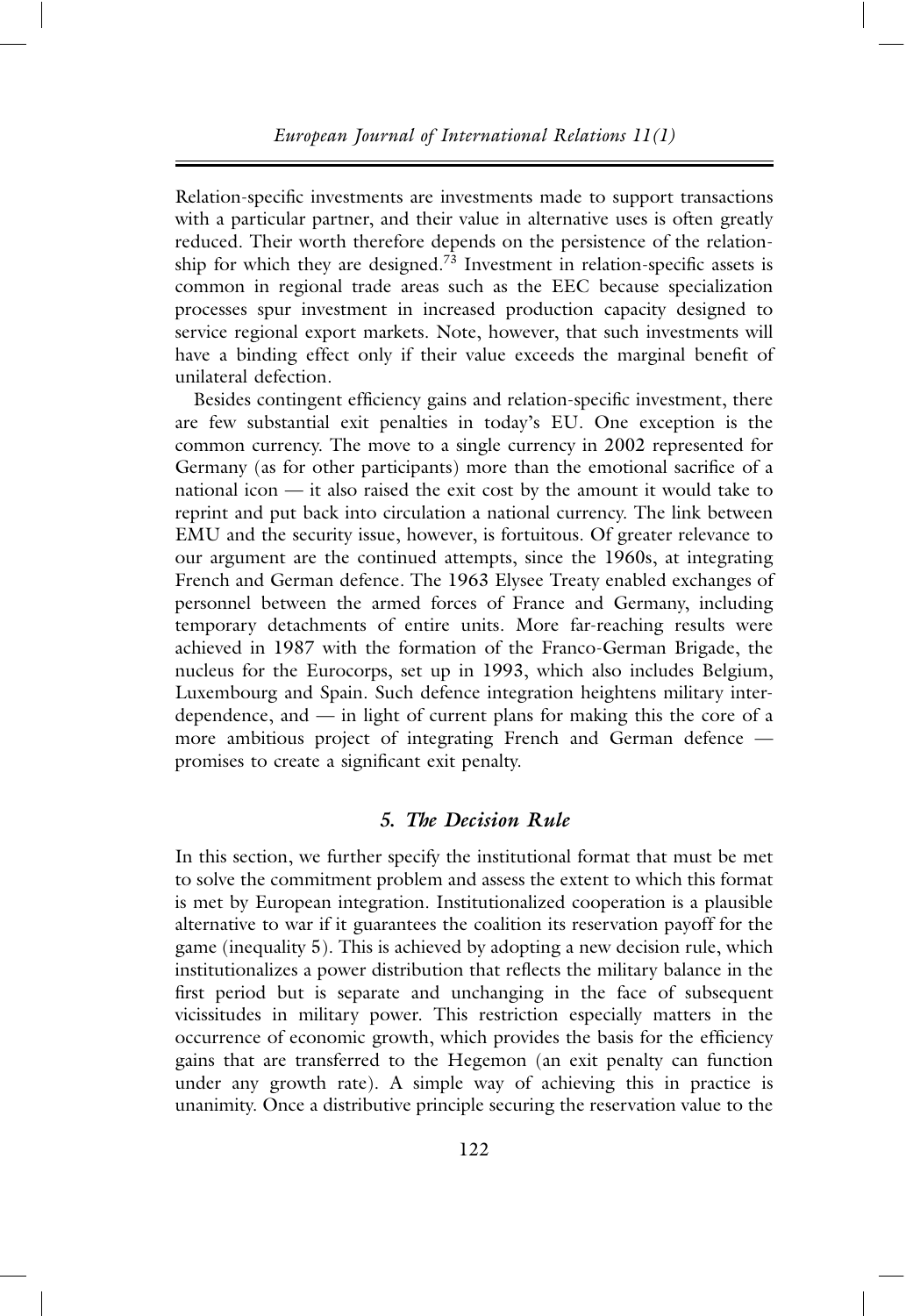coalition has been reached, each country is granted the power to veto any future change.

The unanimity rule is appropriate for important issues — which we define as issues with rippling effects of which the resolution can single-handedly affect the resolution of other issues — but not for issues of mere statistical importance. In the latter case, the participants are better off adopting the more flexible qualified majority voting (QMV) rule whereby decisions are taken by a body composed of member states — the hegemon and the coalition disaggregated into its individual components — with each state disposing of a vote weighted to reflect its power in the first period. There is a very close correlation between actual weights and notional power as calculated according to power index methods.74 According to these methods, the ability of a government to influence deliberations is a function of the number of all mathematically possible winning coalitions to which it is pivotal. The method's accuracy depends on a critical assumption — that the allocation of government preferences across the range of issues is random. It works best with issues of secondary importance or in constitutional settings where actors agree to construct institutions according to Harsanyi's 'principle of insufficient reason' or Rawls's 'veil of ignorance'.

We can deduce the relative voting weights from the model. The weight 1  $-p_B$  that gives the coalition its reservation value is equal to that reservation value minus the sovereignty  $cost -$  for this cost, like withholding taxes, is incurred in the first place by the coalition, even though it must eventually be borne by the hegemon. Hence, the relative voting power distribution institutionalized through binding is, for the coalition,

$$
1 - p_B = \frac{1 - p_1 + s_C}{1 - \delta} - c_C,
$$

and for the rising hegemon,

$$
p_B = \frac{p_1 - s_C}{1 - \delta} + c_C \tag{10}
$$

This is true irrespective of the presence of efficiency gains,  $\alpha$ , since the coalition has no claim to those.

How useful is this model in predicting the distribution of voting strength in European institutions? Within each institution, voting power is determined by at least two features — the decision rule (unanimity, qualified majority, simple majority) and the allocation of agenda-setting power. Relations between institutions (Council, Commission and Parliament) also influence the outcome. It is beyond the scope of this study to estimate the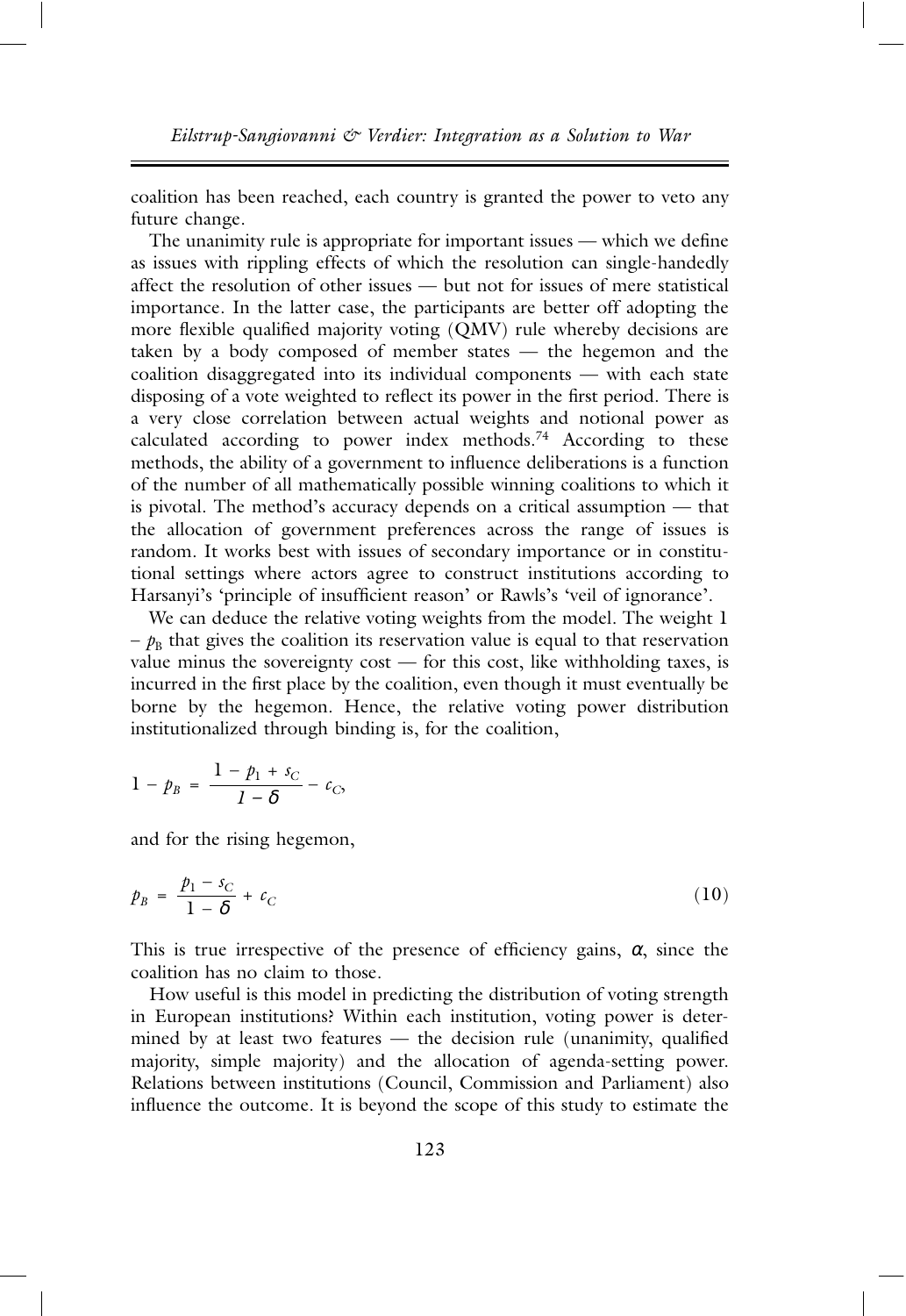comprehensive institutional power of each country. Instead, we shall focus on partial indicators of voting influence.

First, all the important decisions (notably decisions on enlargement and institutional reform) have been taken, and continue to be taken, according to the unanimity rule. Second, many less important decisions have been subject to QMV, in the Council at least, according to a system of voting weights that freezes the relative voting power among large countries. The ECSC in 1952 institutionalized three groups of powers, each country within a group having the same weight — large (France, Germany, and Italy), medium (Belgium and the Netherlands) and small (Luxembourg). Successive enlargements created new groups, to be sure, but the group of large powers — which was increased to four with the joining of Britain in 1972 has remained unchanged throughout. In preparation for EU enlargement, the 2000 Nice Summit re-balanced votes and set notional votes for the 12 aspiring members. The current '15' agreed to breach the principle of overrepresentation of small countries, but left untouched the principle of equal vote allocations for the largest states.75 The recent Constitutional Convention has not substantially deviated from this principle. Indeed, the rule of equal, as opposed to proportional, vote allocations for large powers (including France, Germany, Italy and Britain) has been a cornerstone of European institutions, despite variations in actual, underlying power.

Because of this rule, German institutional power has moved progressively further away from its actual power. Germany today represents 22% of total EU population but controls only 11% of the vote in the Council of Ministers when that body rules by majority. This discrepancy between Germany's 'real' and 'institutional' power is not a contingent result of reunification but dates to the birth of the Communities. This fact is visible in Figure 4, in which we graphed the large countries' share of votes and GDP. In 1952, German voting weight was 9% below its actual power — calculated in GDP; by 1995, the gap had widened to 16%. Equivalent figures for France were 12% and 7%.

#### *6. Further Implications and Robustness*

In this section, we draw some implications with respect to enlargement, free riding and the timing of integration in Europe. In the process, we also discuss the degree of robustness of the model. A first question is whether enlargement of a regional union hinders or facilitates binding. The impact of enlargement, a priori, is indeterminate. Looking at condition 9, we see that enlargement has an inconsistent effect on binding — on the one hand, enlargement increases the degree of heterogeneity among members and thus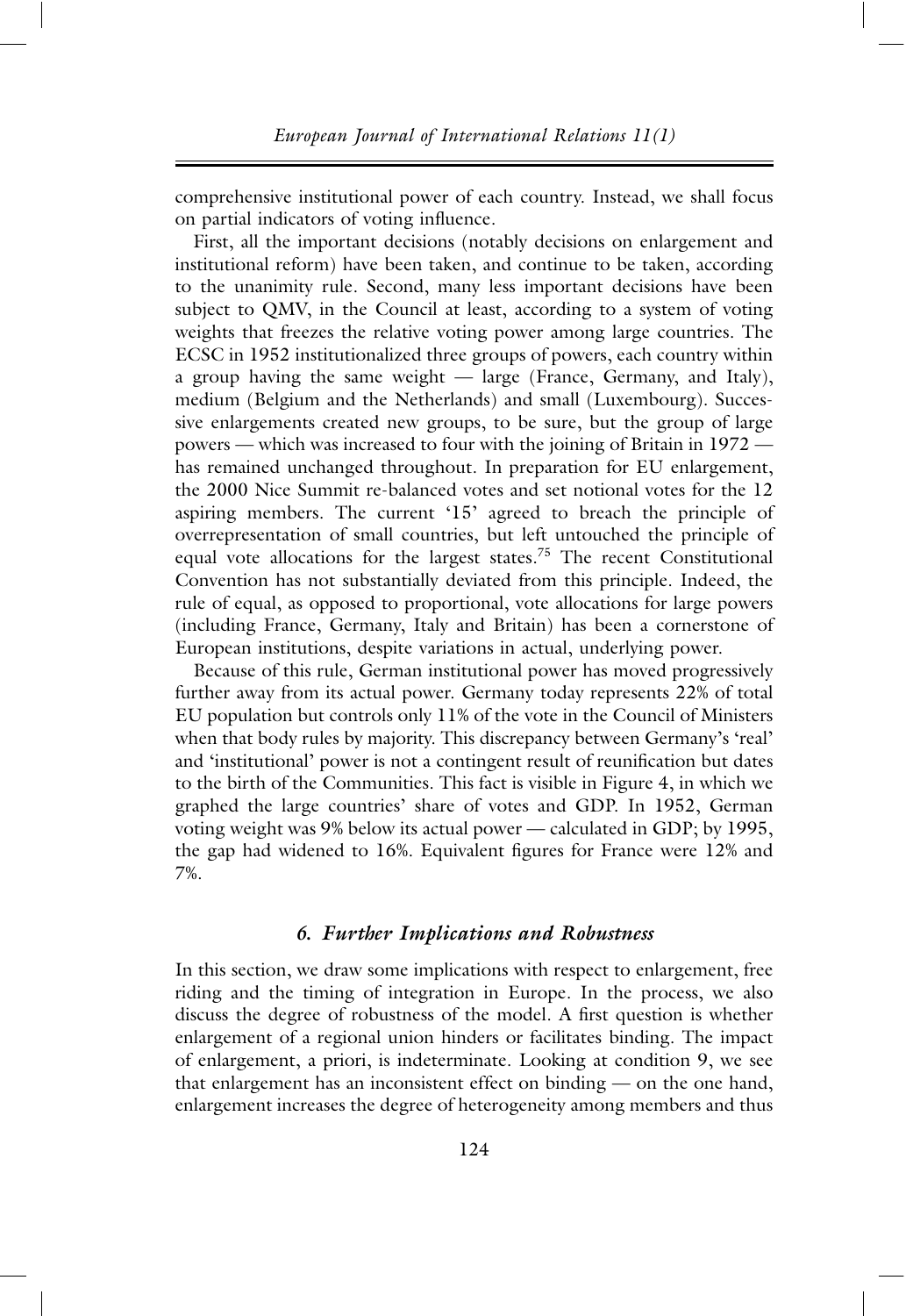*Figure 4* Discrepancy between EU GDP and Share Voting Weight (GDP share – voting weight)



their sovereignty cost, *s*. On the other hand, enlargement increases the size of the single market and thus raises the efficiency gains,  $\alpha$ . The net effect is a priori indeterminate.

The net effect of enlargement may be negative, however, if it brings in new members that do not share the politico-military goals of the initial coalition. The case in point is the joining of the initial Six EC members by Britain in 1972. Britain — due to its geographical distance from the continent and its 'special relationship' with the US — has preferred to contain Germany through conventional power balancing in close alliance with the Americans rather than through supranational cooperation with its continental allies.<sup>76</sup> Britain condemned the Schuman Plan and the Pleven Plan, rejected EURATOM and initially opposed the EEC — all because they were seen as too taxing on British autonomy. Britain later supported a minimalist version of the Single Market because it generated efficiency gains without a significant sacrifice of sovereignty, but opposed monetary and political union.

Our model predicts that the divergence of views between Britain and France on the German question strengthens Germany's bargaining power. Any cause for internal disharmony among coalition partners — be it free riding or internal rivalry — has the effect of lowering the Coalition's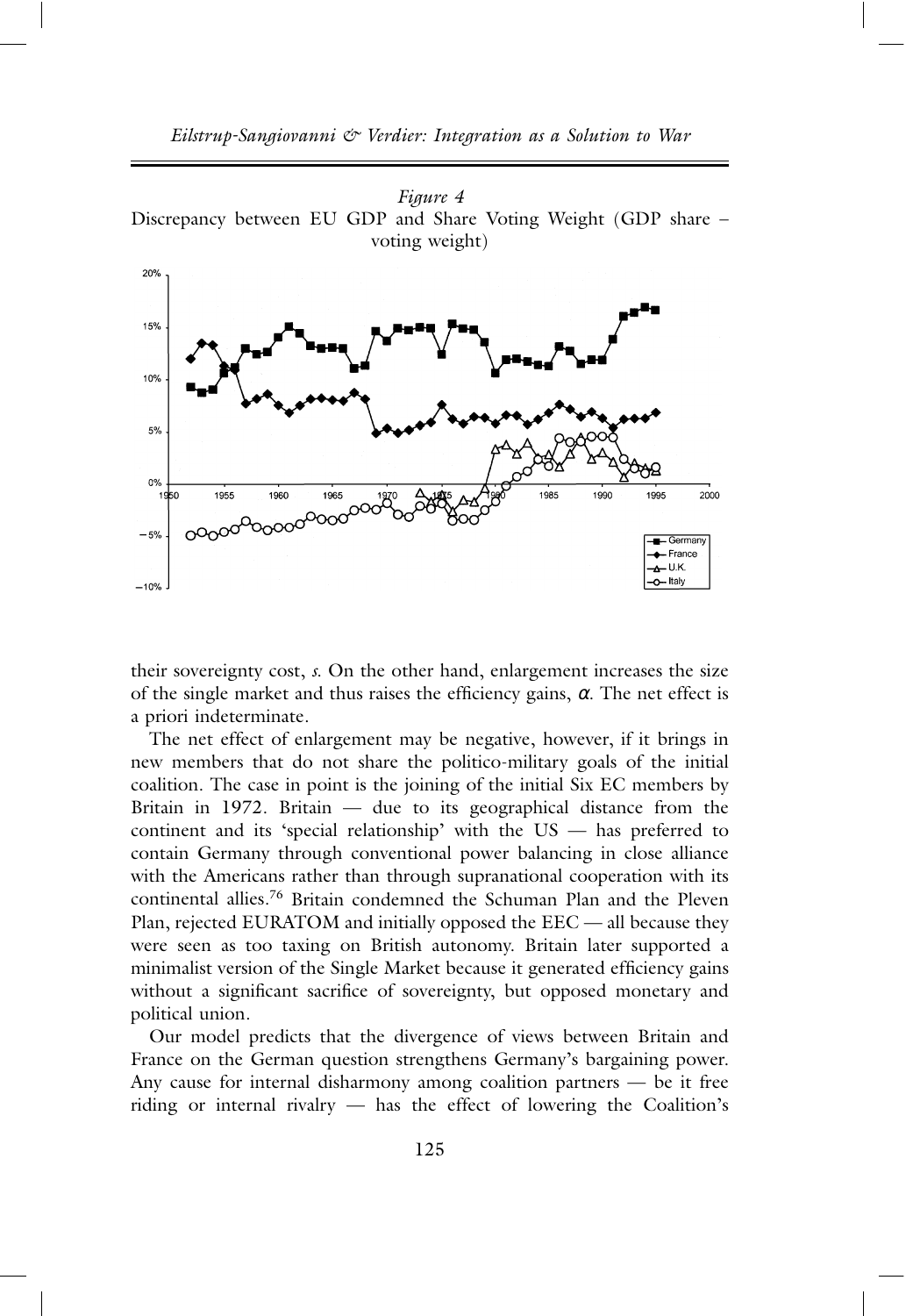reservation payoff (because balancing is expected to be less efficient or more costly). It is this reservation payoff that H matches through institutional binding. Therefore, disharmony among allies results in a binding arrangement that initially is less advantageous to the allies. But it does not make binding less likely, since disharmony lowers the payoff to the coalition from balancing as well. This result does not depend on the initial attribution of bargaining power.

The initial attribution of bargaining power matters for a different reason. If, instead of having H confront C with a take-it-or-leave-it offer, we had C make the offer, then we would open the possibility that for power changes that are small relative to the cost of war,  $\overline{\Delta} \leq (c_C + c_H)(1 - \overline{\delta})$ , C makes an offer that is accepted by H and peace is sustained. However, for larger changes in power the results are indifferent to the initial attribution of bargaining power. <sup>77</sup> Even though we believe it is realistic to give the initiative to the rising hegemon — it is the one that is dissatisfied with the status quo — our modelling choice is mainly motivated by the question at hand. We are not concerned with predicting the occurrence of preventive war but, given its likelihood, we wish to investigate how governments may avoid it.

A final question is the timing of integration in Europe. If European integration was designed to constrain German power with a view to preventing another European war, then why was it not tried at the turn of the century or during the inter-war period? After all, France after World War I faced a security dilemma similar to after World War II. Our model suggests that binding is less likely if  $(1)$  the expected power transition is large,  $(2)$  the cost of war is small, (3) sovereignty costs are high and (4) the expected efficiency gains (or exit costs) are small.78 The last three conditions were believed by contemporaries to obtain during the period that led to World War I, but were falsified by the war. Prior to the war, widespread belief in offensive advantage led many to predict that war would be swift and relatively inexpensive. Furthermore, fervent nationalism meant that the sovereignty costs of institutional binding were seen as high. The war altered these beliefs. Interestingly, before World War I was over, the French aired plans for European regional integration, to be roundly dismissed by the British and Americans.<sup>79</sup> The reason why the French did not at this time go beyond Anglo-Saxon opposition is left to further research.

We finally note that the predictions of the model are indifferent to a variety of alterations such as making the change in power probabilistic rather than certain, or making the cost of war proportional to the size of the adversary. Although perhaps desirable for their realism, these additions would merely complicate the analysis without adding substantive value.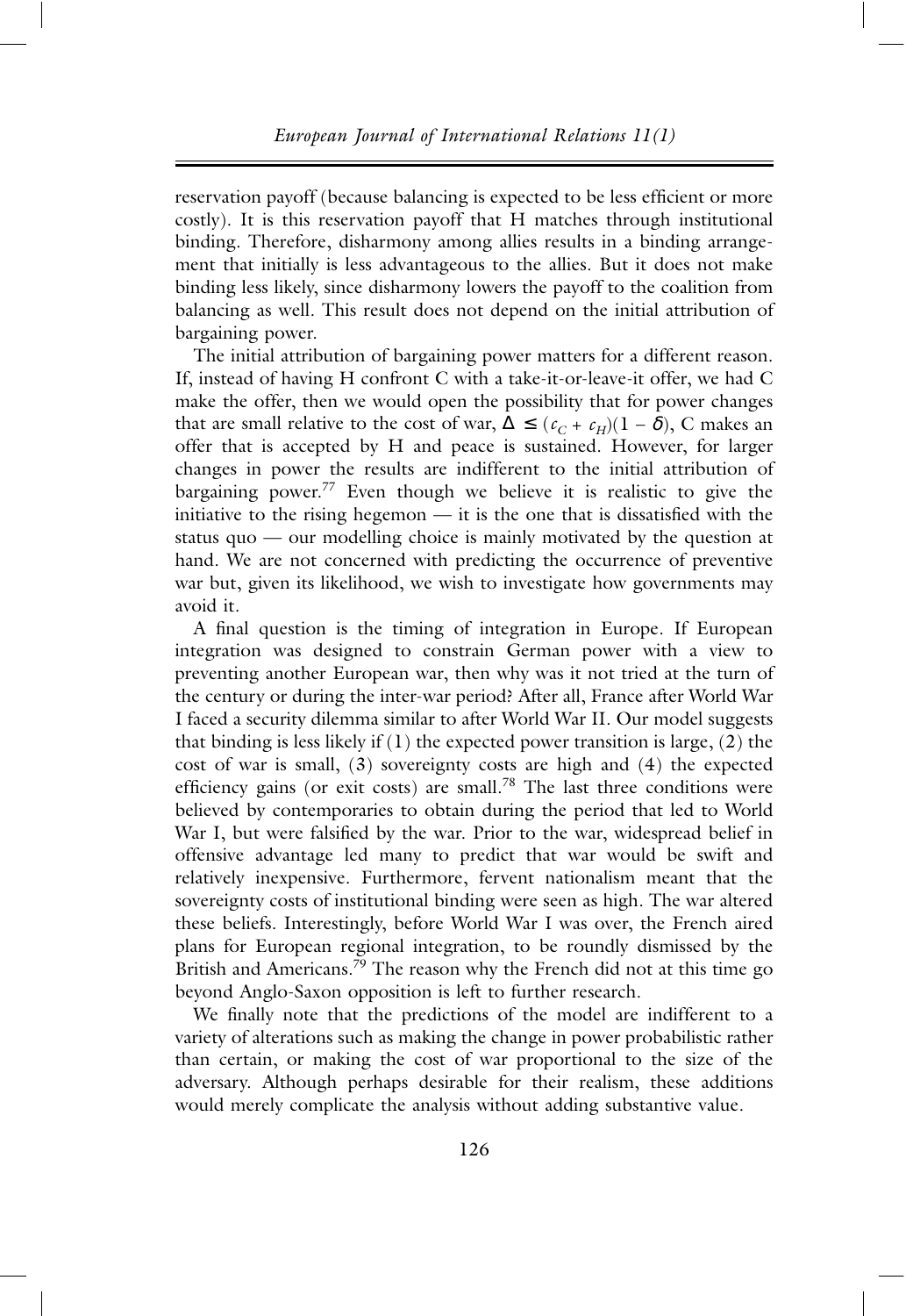## *Conclusion*

Evidence from post-war European integration lends strong support to the institutional binding theory. Since 1945 European political officials have framed the problem of German power in terms of a preventive dilemma, which they hoped to solve via integration. The desire to obtain a credible guarantee against renewed German aggression has given rise to several institutions designed to neutralize the threat of German hegemony. These institutions have been primarily championed by the countries most exposed to German aggression in the past — chiefly France and the Benelux states whereas countries which have been less vulnerable to German power — such as the neutral European states and Britain — have been more reluctant to embrace integration.

The argument that European integration has been driven by a need to constrain German power is not new. As noted in the introduction, the idea that European integration has been fuelled by a desire to avoid another intra-European war has long been popular with historians of diplomacy and non-academic commentators. However, the argument has so far lacked a clear theoretical foundation. Our model of institutional binding shows that states can deliberately use integration as a way to solve credible commitment problems. We have demonstrated how institutional features associated with politico-economic integration produce contingent gains and exit penalties, which reduce the possibility of conflict among members. The model allows us to claim that European integration has not merely presented a way for Germany to reassure other states by signalling its benign intentions rather, integration has rendered the German commitment to peace credible by decisively limiting German power potential.<sup>80</sup>

Of course, not every development in the EC/EU can be attributed to a concern with binding German power. As European states have grown to feel mutually secure, other goals — such as monetary stability — have come to play a more prominent role. Today's Europe features a plethora of multipurpose political and regulatory institutions, many of which bear no direct relation to the objective of constraining German power. Yet, at the core of the European integration project is a goal of binding a growing Germany. Without this goal, we argue, patterns of institutional cooperation in Europe would likely have taken a different form.

One last caveat must be addressed. Germany at various points has pushed for a more federal Europe, whereas France has insisted on a principally intergovernmentalist framework. How do we explain French resistance to centralization? Have the French not consistently desired to bind Germany through integration? Here we need to remember that the purpose of institutional binding is to safeguard state sovereignty, not to replace it with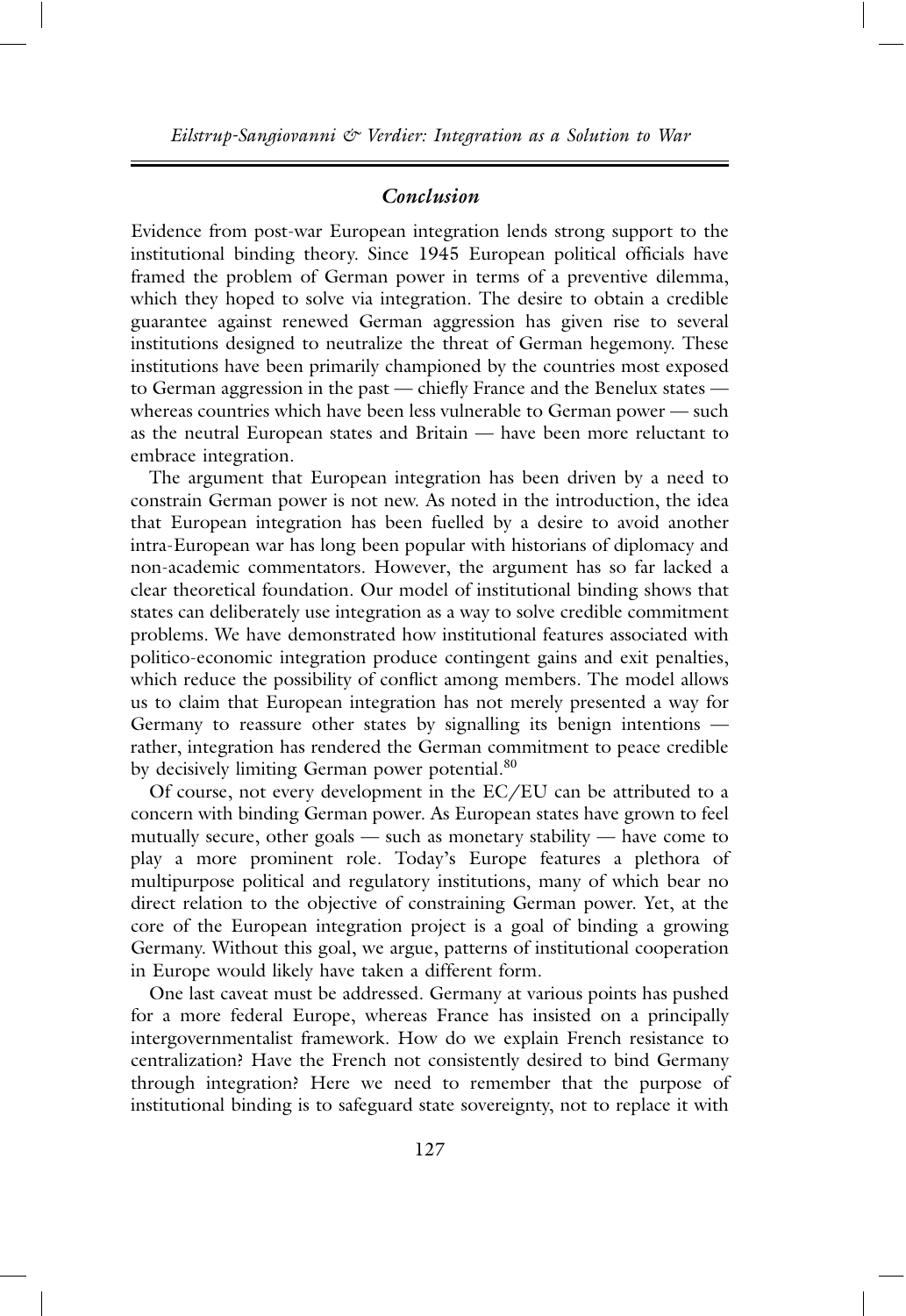central government. It is not surprising to see a demographically dominant state push for federation; substituting an electorally accountable central authority for the intergovernmental system of veto points would increase German influence over policy-making. Yet, from the perspective of other member states, this would defy the logic of institutional binding.

#### *Notes*

- 1. Levy, 1987; Fearon, 1995; Powell, 1999.
- 2. See Stein, 1982, and Snida, 1985. For a recent contribution, see Koremenos et al., 2001. On solutions to moral hazard, see e.g. McCall Smith, 2000. On solutions to severe distribution problems, see Mitchell and Keilbach, 2001, on common pool resources problems, and Reinhardt, 2001, on the WTO. On adverse selection problems, see Kydd, 2001, on NATO enlargement and Thompson, 2001, on UN sanctions. On uncertainty in future payoffs and in bargaining power, see Koremenos, 2001a, and 2001b, respectively.
- 3. Since the ratification of the Maastricht Treaty, the organization has been referred to as the *European Union*. When dealing with events up to and including Maastricht we shall use the older term *European Communities*.
- 4. Moravcsik, 1998. See also Mattli, 1999.
- 5. According to Moravcsik, 1998: 3, European integration has primarily been driven by the commercial interest of powerful economic producers and only secondarily by the macro-economic preferences of ruling government coalitions.
- 6. Rosecrance, 1977, argues that 1890 to 1914 was probably the time of greatest economic interdependence in Europe's history.
- 7. Gowa, 1994, has coined the term 'security externalities' to describe the indirect security benefits from political and economic cooperation.
- 8. Mearsheimer, 1990: 47; Waltz, 1986: 58–9 and 1979: 70–1. The upshot of this version of Realism is that, in the absence of a powerful external threat, European integration is expected to relapse.
- 9. See Eilstrup-Sangiovanni, 2001.
- 10. Joffe, 1984; Binnendijk and Kugler, 2004.
- 11. See e.g. Sandholtz and Zysman, 1989; Grieco, 1996; Kahler, 1995.
- 12. See Keohane and Hoffmann, 1991: 22–3.
- 13. See Moravcsik, 1998: 18 for a summary of Realist explanations of integration.
- 14. See e.g. Archer, 1990; Dinan, 1994; Gillingham, 1991 and Milward, 1984; Cole, 1993; Haglund, 1991.
- 15. See e.g. Risse, 1998: 6; Moravcsik, 1998.
- 16. See Deutsch et al., 1957; Kupchan, 1998; Checkel, 1999; Christiansen et al., 1999. Most constructivists concede that social constructivist ontology cannot serve as a substantive theory of integration (see Christiansen et al., 1999: 530). However, constructivism is able to account for identity-shaping effects of European integration on national agents, which fall outside the scope of this study and which are unlikely to be captured by a rationalist approach.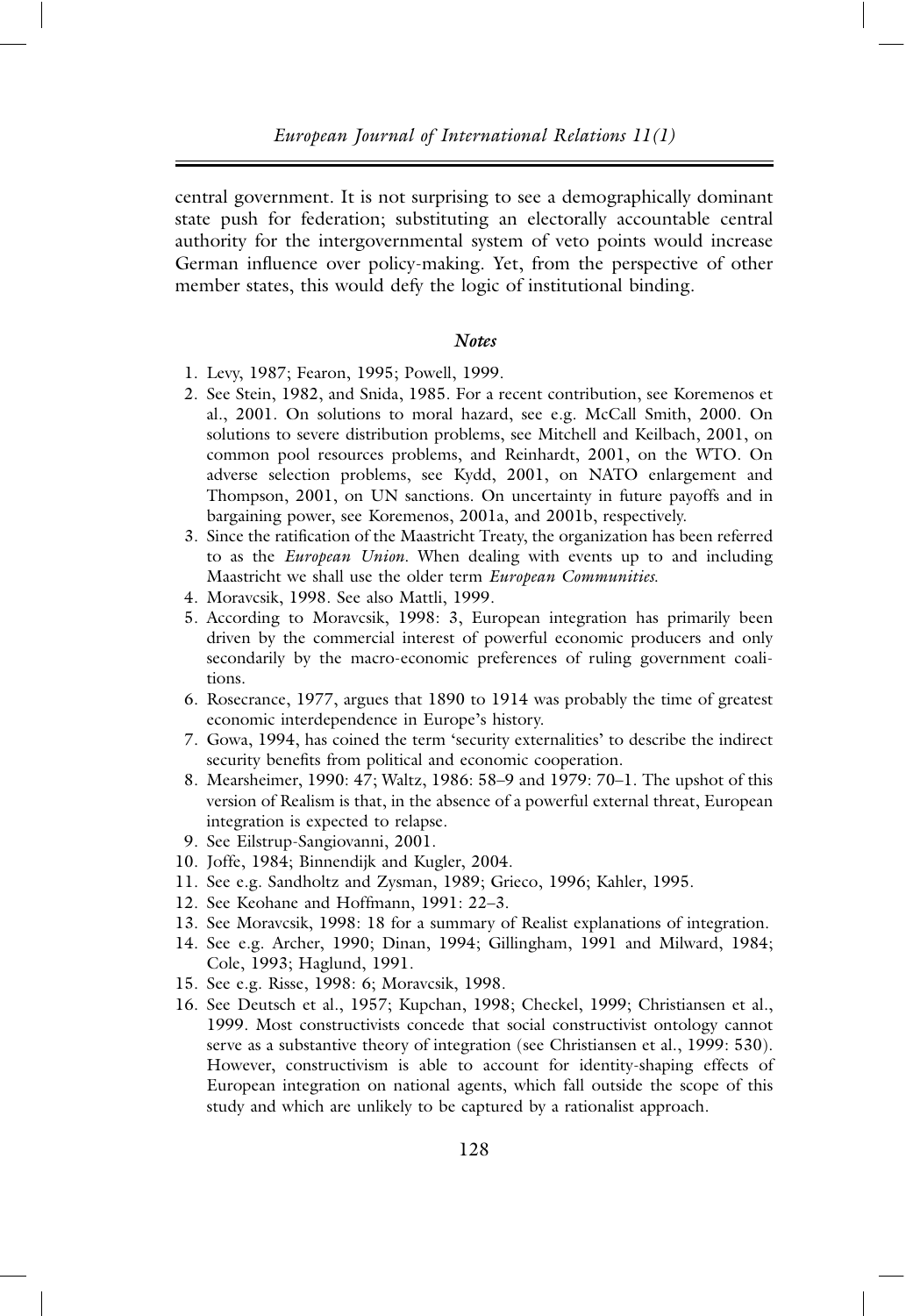- 17. Cited in Lynch, 1984: 239.
- 18. Lynch, 1984: 236–9. On French dependence on German coal, see also Gillingham, 1991: 95; Willis, 1968: 90.
- 19. Schuman, 1963: 124–5 (our emphasis and translation).
- 20. Schuman, 1963; 93–4.
- 21. Schuman, *The Problem of Western European Competitive Position in the World Economy and its Remedy*, ECA staff paper, July 1949. See also Monnet, 1978: 300; Gillingham, 1991: 149, 169.
- 22. Schuman Plan 1952, preamble.
- 23. See e.g. Moravcsik, 1998.
- 24. On the central importance of coal and steel to military operation, see Archer, 1990: 54; Dell, 1995: 15; Milward, 1984: 14, 392–5.
- 25. Grosser, 1957: 65.
- 26. Adenauer, 1965: 326–8.
- 27. Adenauer, 1965: 338.
- 28. Dirk Spierenburg, Holland's first representative in the HA explained at a Hearing before the US Senate; 'Certainly one of the main reasons why . . . we adhere to this treaty has been a political one. We saw in it the only possibility of getting over the existing rivalries and getting a lasting peace in Europe.' US Senate, Foreign Relations Committee, June 1953: 37. The Americans also praised the Schuman Plan for its ability to secure peace. See e.g. 'Foreign Relations of the US 1950', vol. 3: 695, 722.
- 29. Haas, 1968: 209.
- 30. Bullen, 1989: 202.
- 31. Monnet, 1978: 336, 340.
- 32. Pleven Plan for EDC, 1950.
- 33. Quoted in Grosser, 1957: 66.
- 34. Adenauer, 1965: 352.
- 35. See Acheson, 1969: 459.
- 36. Macmillan, 1969: 220. See also Adenauer, 1965: 345.
- 37. See Dinan, 1994: 25; Bullen, 1989: 316; Dockrill, 1991: 49.
- 38. Aron and Lerner, 1957: 13.
- 39. See Willis, 1968: 98, Fursdon, 1980: 208. The lack of British participation was also seen as a weakness in the Treaty. See e.g. Dockrill, 1991: 107.
- 40. At the time, Mendes-France's government had already committed France to a secret atomic weapons programme. See Aybet, 1997: 88.
- 41. Adenauer, 1965: 253–5.
- 42. Milward, 1992: 119; Gillingham, 1991: 357.
- 43. Gillingham, 1991.
- 44. Quoted in Mayne, 1973: 251.
- 45. Quoted in Moravsik, 1998: 104.
- 46. Quoted in Stirk and Weigall, 1992.
- 47. Nutting, 1966: 83–4. For a good review of the British proposal and the French reasons for rejecting it, see Lindberg, 1963.
- 48. Lindberg, 1963: 113.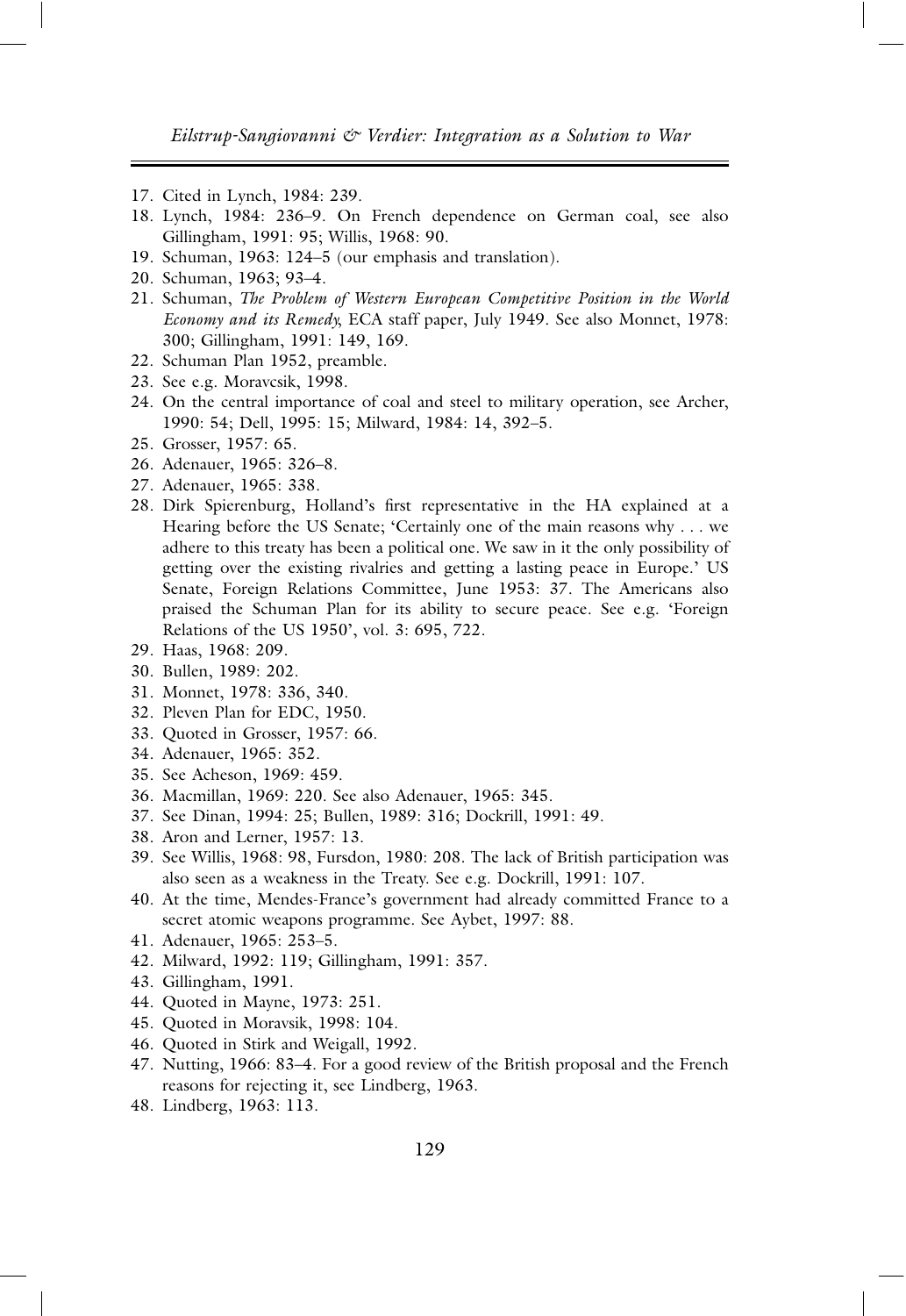- 49. The common external tariff based on averaging tariff levels among the Six was significantly higher than the tariff set by Germany unilaterally. See Kolodziej, 1974: 277.
- 50. Ludlow, 1997: 27; Haas 1968.
- 51. Quoted in Haas, 1968: 276.
- 52. Quoted in Kolodziej, 1974: 282. On German willingness to put Franco-German relations and integration above economic interests, see also Lindberg, 1963: 126.
- 53. Haas, 1968: 134, 163, 194–9. See also 'Akten zur Auswartigen Politik der Bundesrepublik Deutschland: Adenauer und die Hohen Kommisare 1949–1951', Vol. 1 (Munich Oldenbourg, 1989): 309–11.
- 54. Haas, 1968: 176–7.
- 55. Parsons, 2001: 8.
- 56. Milward, 1992: 198–208.
- 57. Ludlow, 1997: 27.
- 58. This is admittedly a strong assumption, abstracting away problems of free riding and rivalry internal to the coalition. We justify the assumption in the penultimate section.
- 59. For a visual representation of the zero-sum dimension, see Fearon, 1995: 387 and Powell, 1999: 119.
- 60. We use a take-it-or-leave-it bargaining game, which gives all the bargaining advantage to the side that makes the offer, with limited loss of generality (see last section).
- 61. See Fearon, 1995: 406.
- 62. In a similar vein, costs associated with violating an international treaty reputation, audience cost, and so forth — could conceivably reinforce binding. On the effects of audience costs on cooperation, see e.g. Fearon, 1994; or Schultz, 1998.
- 63. Note that this value must (and does) also guarantee to C its period-2 value for war,  $1 - p_2 - c_C(1 - \delta)$ ; anything below this would lead C to prefer war in period 2, an outcome that would make the hegemon much worse off.
- 64. *The London Economist*, 10 March 1951; Hogan, 1991: 169.
- 65. The so-called Hirsch-Vinck Plan called upon West Germany to pay subsidies to the Belgian and Italian steel sectors. See Blondeel, 1953: 70; Diebold, 1959: 96–7; Gillingham, 1991: 248, 401–25.
- 66. See Blondeel, 1953: 13.
- 67. Mason, 1955: 71.
- 68. Speech by Mayer, 8 May 1956: 18.
- 69. Bok, 1955: 79.
- 70. Fursdon, 1980: 340–1; Dinan, 1994: 28.
- 71. On details of the Pleven Plan, see Fursdon, 1980: 109, Dinan, 1994: 28.
- 72. See Fursdon, 1980: 193–6; Dockrill, 1991: 107, 191.
- 73. Williamson, 1983: 526; Yarbrough and Yarbrough, 1992: 25–8.
- 74. The two best known are the Shapley-Shubik and the normalized Banzhaf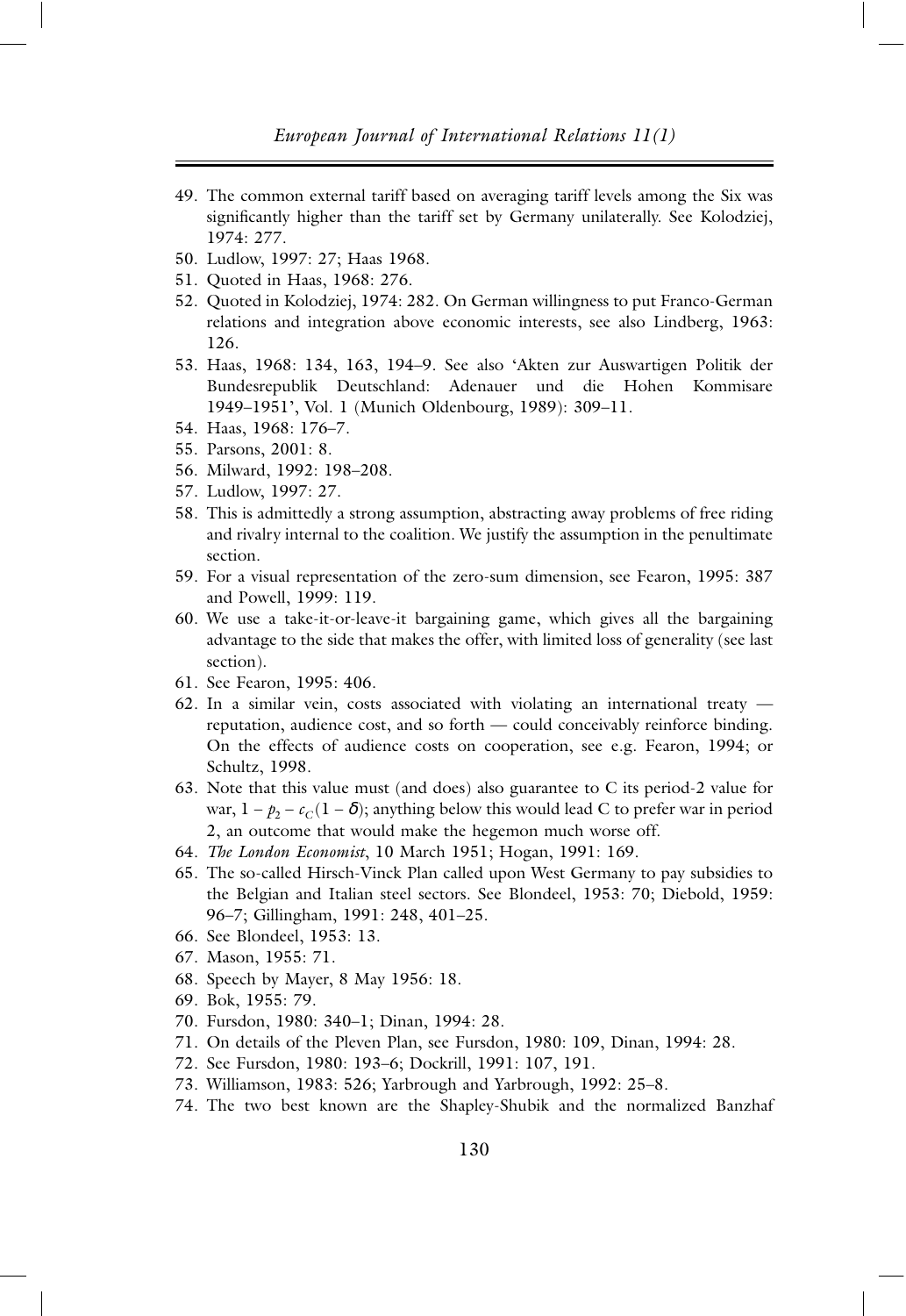indices. For an application to voting in the Council of the EU, see Hosli, 1993, 2000.

- 75. The Nice weights are given by *The Economist*, 16 December 2000: 25.
- 76. See Bullen, 1989; Eilstrup-Sangiovanni, 2001.
- 77. See Powell, 1999: 131.
- 78. Propositions 1, 3 and 4 are directly derived from equation 9. Proposition 2 can be inferred from the fact that, in equilibrium, H's institutional payoff is superior to its preventive war payoff:

$$
\frac{p_1 - 2s + \alpha}{1 - \delta} + c_C \ge \frac{p_1}{1 - \delta} - c_H,
$$
  
or 
$$
\frac{\alpha - 2s}{1 - \delta} \ge c_C + c_H.
$$

- 79. See Trachtenberg, 1979: 26; McDougall, 1979: 9.
- 80. Binding commitments can be distinguished from 'type-revealing' commitments, which solve conflict because they indicate a certain quality (e.g. 'niceness') in the actor, thereby assuring others that opportunistic behaviour will not occur. Students of integration often portray German consent to various integration initiatives as type-revealing commitments designed to 'signal' Germany's benign intentions. While such signals may be sincere, they are not necessarily credible, since the type of government may change over time, as it did between the wars, when the Nazi regime succeeded the Weimar Republic.

#### *References*

- Acheson, Dean (1969) *Present at the Creation. My Years in the State Department*. London: Hamish Hamilton Publishing.
- Adenauer, Konrad (1965) *Erinnerungen, 1945–1953*. Stuttgart: Deutsche Verlag-Anstalt.
- Archer, Clive (1990) *Organizing Western Europe.* London: Edward Arnold.
- Aron, Raymond and David Lerner (eds) (1957) *France Defeats EDC.* New York: Frederick A. Praeger.
- Aybet, Gülnur (1997) *The Dynamics of European Security Cooperation, 1945–91*. New York: St. Martin's Press.
- Binnendijk, Hans and Richard Kugler (2004) 'Transform NATO Don't End it', *National Interest* 75: 72–6.
- Blondeel, Jean (1953) 'The Schuman Plan: A Peaceful Revolution', Address before the Harvard Law School Forum, 22 October.
- Bok, Derek (1955) *The First Three Years of the Schuman Plan.* Princeton, NJ: Princeton University Press.
- Bullen, Roger (1989) 'Britain and Europe, 1950–1957', in Enrico Serra (ed.) *Il Rilancio dell'Europa e i Trattati di Roma.* Milano: Giuffre.
- Checkel, Jeffrey (1999) 'Social Construction and Integration', *Journal of European Public Policy* 6(4): 545–60.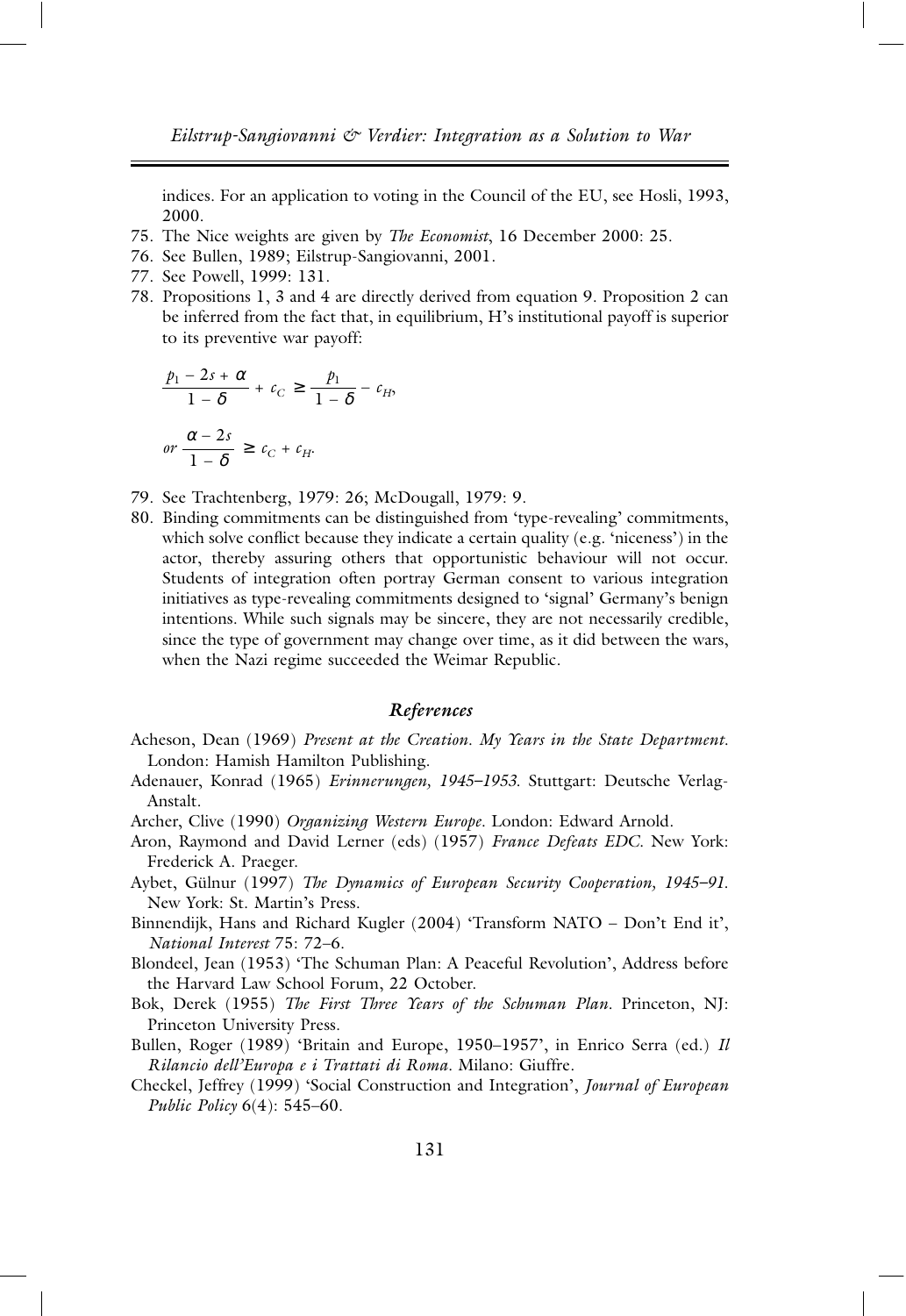- Christensen, T, K. Jørgensen and A. Wiener (1999) 'The Social Construction of Europe', *Journal of European Public Policy* 6(4): 528–44.
- Cole, Alastair (1993) 'Looking on: France and the New Germany', *German Politics* 2(3): 358–76.
- Dell, Edmund (1995) *The Schuman Plan and the British Abdication of Leadership in Europe.* Oxford: Oxford University Press.
- Deutsch, Karl et al. (1957) *Political Community and the North Atlantic Area: International Organization in the Light of Historical Experience.* Princeton, NJ: Princeton University Press.
- Diebold, William (1959) *The Schuman Plan. A Study in Economic Cooperation 1950–1959.* New York: Published for the Council on Foreign Relations by Praeger.
- Dinan, Desmond (1994) *Ever Closer Union? An Introduction to the European Community*. Boulder, CO: Lynne Rienner Publishers.
- Dockrill, Saki (1991) *Britain's Policy for West German Rearmament, 1950–55.* New York: Cambridge University Press.
- ECSC (1952) 'Speeches Delivered by Monsieur Jean Monnet, President of the High Authority', at the inauguration of the High Authority on 10 August 1952, in Luxembourg and the opening Session of the Assembly on 11 September 1952 in Strasbourg.
- ECSC (1956) 'Speech by Monsieur Rene Mayer, President of the High Authority', Ordinary Session of the Common Assembly, Strasbourg, 8 May.
- Eilstrup-Sangiovanni, Mette (*nee* Rasmussen) (2001) 'Binding Engagements: European Integration from the United Dutch Provinces (1579) to the European Communities (1952)', PhD Dissertation, European University Institute, Florence.
- Fearon, James (1994) 'Domestic Political Audiences and the Escalation of International Disputes', *American Political Science Review* 88(3): 577–92.
- Fearon, James (1995) 'Rationalist Explanations for War', *International Organization* 49(3): 379–414.
- Fursdon, Edward (1980) *The European Defense Community: A History.* London: Macmillan.
- Gillingham, John (1991) *Coal, Steel and the Rebirth of Europe, 1945–1955. The Germans and French from Ruhr Conflict to Economic Community*. Cambridge: Cambridge University Press.
- Gowa, Joanne (1994) *Allies, Adversaries, and International Trade.* Princeton, NJ: Princeton University Press.
- Grieco, Joseph (1996) 'State Interests and International Rule Trajectories: A Neorealist Interpretation of the Maastrict Treaty and Economic and Monetary Union in Europe', *Security Studies* 6: 176–222.
- Grosser, Alfred (1957) 'Germany and France: A Confrontation', in David Lerner, and Raymond Aron (eds) *France Defeats EDC*. New York: Frederick A. Praeger.
- Haas, Ernst (1968) *The Uniting of Europe; Political, Social, and Economic Forces, 1950–1957.* Stanford, CA: Stanford University Press.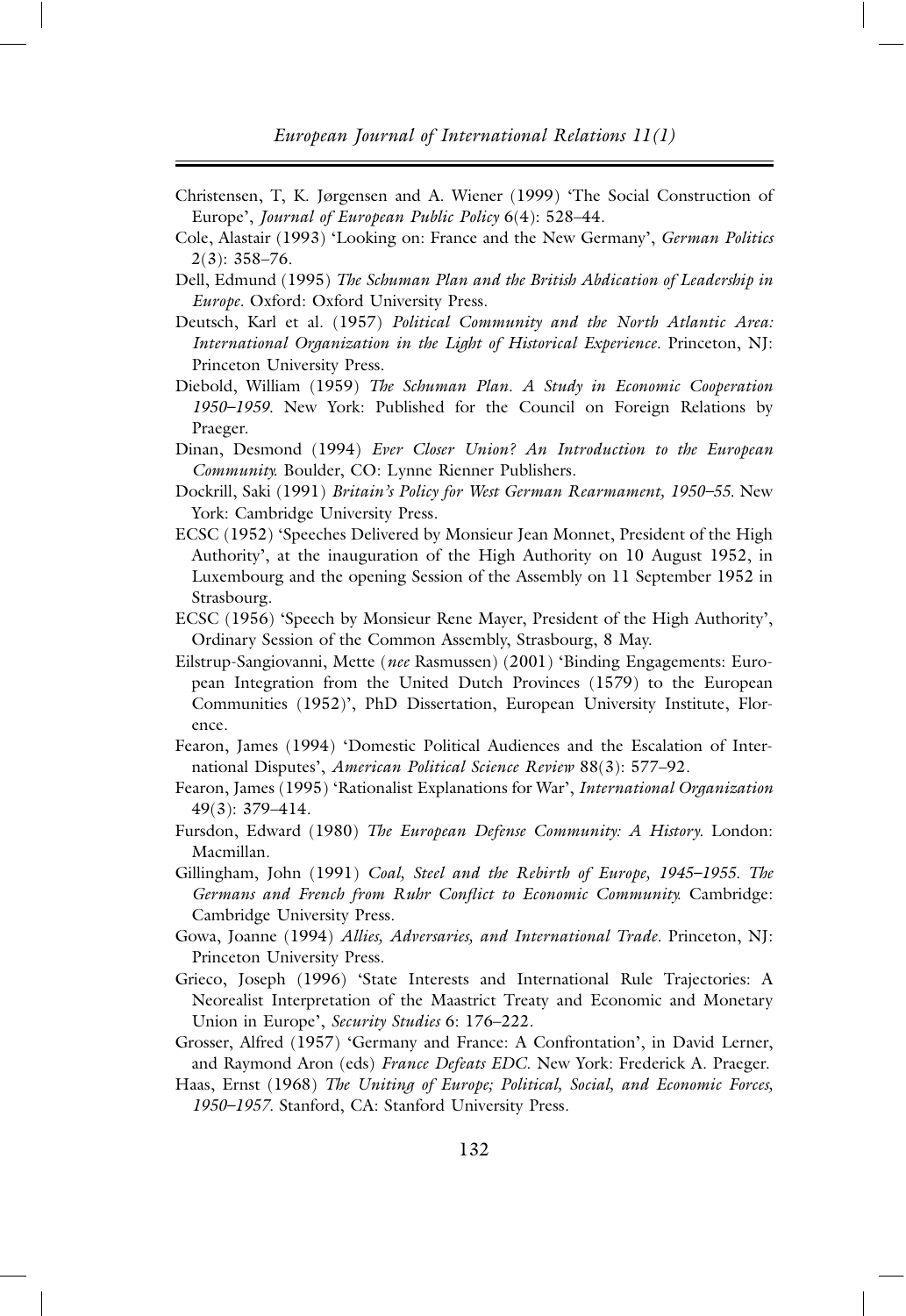- Haglund, David (1991) *Alliance within the Alliance? Franco–German Military Cooperation and the European Pillar of Defense.* Boulder, CO: Westview Press.
- Hogan, M.J. (1991) 'European Integration and German Reintegration: Marshall Planners and the Search for Recovery and Security in Western Europe', in C. Maier and G. Bischof (eds) *The Marshall Plan and Germany*. New York: Berg.
- Hosli, Madeleine (1993) 'Admission of European Free Trade Association States to the European Community: Effects on Voting Power in the European Community Council of Ministers', *International Organization* 47(4): 629–43.
- Hosli, Madeleine (2000) 'Smaller States and the New Voting Weights in the Council'. Netherlands Institute of International Relations 'Clingendael', mimeo.
- Joffe, Joseph (1984) 'Europe's American Pacifier', *Foreign Policy,* Spring: 64–82.
- Kahler, Miles (1995) *International Institutions and the Political Economy of Integration.* Washington, DC: The Brookings Institution.
- Keohane, Robert and Stanley Hoffmann (eds) (1991) *The New European Community: Decisionmaking and Institutional Change.* Boulder, CO: Westview Press.
- Kolodziej, Edward (1974) *French International Policy under De Gaulle and Pompidou. The Politics of Grandeur.* Ithaca, NY: Cornell University Press.
- Koremenos, Barbara (2001a) 'The Ties that Bind: A Learning Model of Agreement Flexibility', *International Organization* 55(2): 289–325.
- Koremenos, Barbara (2001b) 'Can Cooperation Survive Changes in Bargaining Power? The Case of Coffee'. manu. UCLA.
- Koremenos, Barbara, Charles Lipson and Duncan Snidal (2001) 'The Rational Design of International Institutions', *International Organization* 55(4): 761–800.
- Kupchan, Charles (1998) 'After Pax Americana: Benign Power, Regional Integration, and the Sources of a Stable Multipolarity', *International Security* 23(2): 40–80.
- Kydd, Andrew (2001) 'Trust Building, Trust Breaking: The Dilemma of NATO Enlargement'. *International Organization* 55(4): 801–28.
- Levy, Jack (1987) 'Declining Power and Preventive Motivation for War', *World Politics* 40(1): 82–107.
- Lindberg, Leon (1963) *The Political Dynamics of European Integration*. Stanford, CA: Stanford University Press.
- Ludlow, Piers (1997) *Dealing with Britain. The Six and the First British Applications to the EEC.* Cambridge: Cambridge University Press.
- Lynch, Frances (1984) 'Resolving the Paradox of the Monnet Plan: National and International Planning in French Reconstruction', *Economic History Review* 37(2): 229–43.
- McCall Smith (2000) 'The Politics of Dispute Settlement Design: Explaining Legalism in Regional Trade Pacts', *International Organization* 54(1): 137–80.
- McDougall, Walter (1979) 'Political Economy versus National Sovereignty: French Structures for German Economic Integration after Versailles', *Journal of Modern History* 51: 4–23.
- Macmillan, Harold (1969) *Tides of Fortune 1945–1955.* London: Macmillan.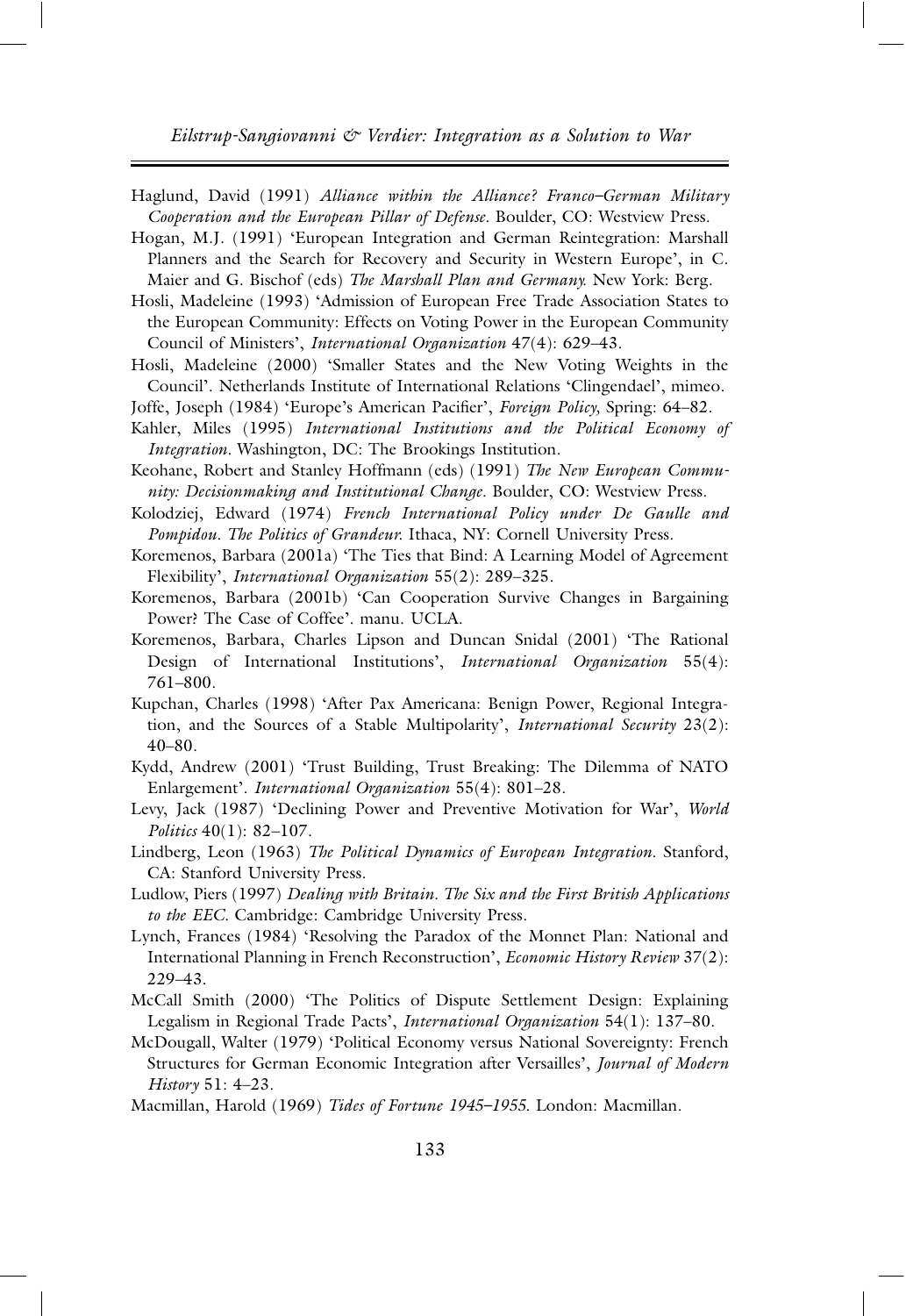- Mason, Henry (1955) *The European Coal and Steel Community. Experiment in Supranationalism.* The Hague: Martinus Nijhoff.
- Mattli, Walter (1999) *The Logic of Regional Integration: Europe and Beyond.*  Cambridge: Cambridge University Press.
- Mayne, Richard (1973) *The Recovery of Europe, 1945–1973.* New York: Anchor Press.
- Mearsheimer, John (1990) 'Back to the Future: Instability in Europe after the Cold War', *International Security* 15(4): 5–56.
- Milward, Alan (1984) *The Reconstruction of Western Europe 1945–1951.* London: Methuen & Co.
- Milward, Alan (1992) *The European Rescue of the Nation State.* London: Routledge.
- Mitchell, Ronald and Patricia Keilbach (2001) 'Asymmetric Externalities and International Cooperation', *International Organization* 55(4): 891–917.
- Monnet, Jean (1978) *Memoirs.* London: Collins.
- Moravcsik, Andrew (1998) *The Choice for Europe: Social Purpose and State Power from Messina to Maastricht*. Ithaca, NY: Cornell University Press.
- Nutting, Anthony (1966) *Europe Will Not Wait. A Warning and a Way Out.* London: Hollies and Carter.
- Parsons, Craigh (2001) 'Grand Visions and European Integration', paper presented at the Center for European Studies, Conference on Ideas, Discourse and European Integration, 11–12 May.
- Powell, Robert (1999) *In the Shadow of Power: States and Strategies in International Politics*. Princeton, NJ: Princeton University Press.
- Reinhardt, Eric (2001) 'Adjudication without Enforcement in GATT Disputes', *Journal of Conflict Resolution* 45(2): 174–95.
- Risse, Thomas (1998) 'To Euro or Not to Euro? The EMU and Identity Politics in the European Union', EUI Working Paper RSC No. 98/9. Florence: European University Institute.
- Rosecrance, Richard, A. Alexandroff, W. Koehler, J. Knoll, S. Laquer and J. Stacker (1977) 'Whither Interdependence?', *International Organization* 31(3): 425–71.
- Sandholtz, Wayne and John Zysman (1989) '1992: Recasting the European Bargain', *World Politics* XLII: 95–128.
- Schultz, Kenneth (1998) 'Domestic Opposition and Signalling in International Crises', *American Political Science Review* 92(4): 829–44
- Schuman, Robert (1963) *Pour l'Europe*. Paris: Nagel.
- Snidal, Duncan (1985) 'Coordination versus Prisoners' Dilemma: Implications for International Cooperation and Regimes', *American Political Science Review* 79: 923–42.
- Stein, Arthur (1982) 'Coordination and Collaboration Regimes in an Anarchic World', *International Organization* 36: 299–324.
- Stirk, Peter and David Weigall (eds) (1992) *The Origins and Development of the European Community.* Leicester: Leicester University Press.
- Trachtenberg, Marc (1979) 'Reparations at the Paris Peace Conference', *Journal of Modern History* 51: 24–55.